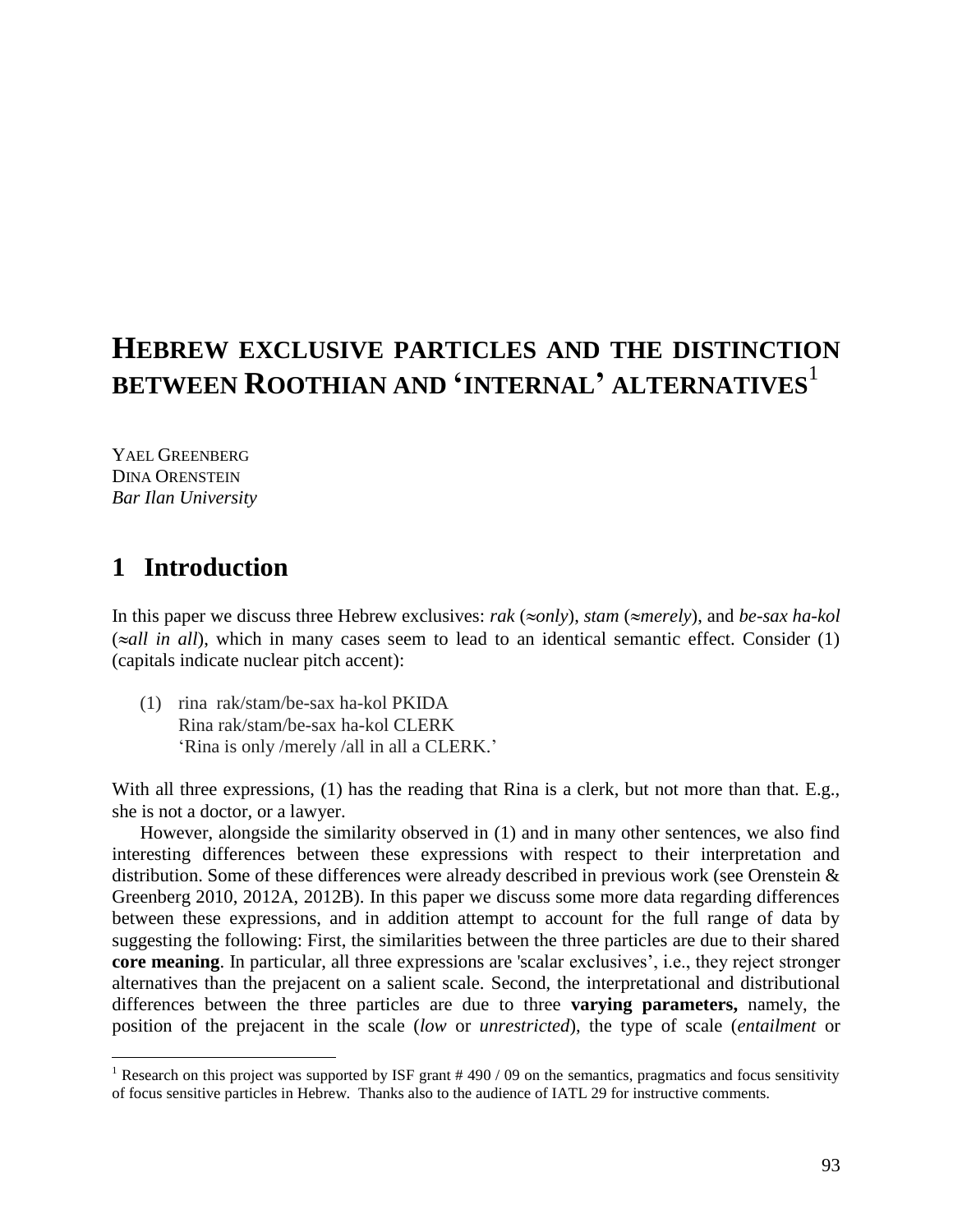*evaluative*), and the type of alternatives in the scale (*Roothian* / '*external*' or '*internal*')<sup>2</sup>. We will devote most of our attention to the characterization and discussion of the third parameter.

The paper is structured as follows: in section 2 we briefly present and motivate the core definition of exclusives, which is inspired by previous scalar theories of exclusives with some modifications. In section 3 we discuss the position of the prejacent on the scale. In section 4 we discuss the type of scale the exclusive particles can operate on. Section 5 examines the type of alternatives the exclusive particles can operate on (namely 'external / Roothian' vs. 'internal'). In this section we examine in detail the different strategies that *be-sax ha-kol* and (accented) *stam* employ to operate on 'internal' alternatives, and compare these two particles to *rak*, which cannot operate on 'internal' alternatives at all. Finally, in section 6, we summarize our main conclusions regarding the similarities and differences between the three particles, and further discuss the 'external' / 'internal' alternatives distinction, focusing on directions for further research that this distinction raises.

### **2xxThe core meaning of exclusives**

The definition we suggest in (2) is in the spirit of scalar accounts of *only* (e.g., Beaver & Clark 2008, Kadmon & Sevi 2011, Coppock & Beaver (in press) and mainly Roberts 2011) with some modifications.<sup>3</sup> Note that  $q_c$  is a salient alternative to p (in a sense to be clarified below). In addition, the underlined part is 'not at issue', whereas the non-underlined part is the assertion / the 'at issue' content. <sup>4</sup> The definition, then, has two 'not at issue'/ 'backgrounded' components, and one 'at issue' component:

#### (2)  $\lambda p.\lambda w. \forall q_c \in ALT(p) \quad q_c >_s p \land p = T \text{ in } w \land \forall q \quad q >_s p \rightarrow q = F \text{ in } w$

Given this definition, an exclusive particle is a sentential operator (following Beaver & Clark  $(2008)$ , Roberts  $(2011)$ , <sup>5</sup> which combines with a proposition, p, and a world, w. It has two 'not at issue' components requiring (a) that every salient alternative to the prejacent on a salient scale is stronger than it, and (b) that the prejacent is true in w. It asserts that every alternative stronger than the prejacent (on the salient scale) is false in w.

The 'scale' we refer to in (2) can be either entailment based, or non-entailment /evaluative based (Beaver & Clark 2008). In an entailment scale stronger elements asymmetrically entail weaker elements, e.g., {*Mary arrived < Mary and Susan arrived < Mary and Susan and Ann arrived <….*}. In contrast, in a non-entailment */* evaluative (sometimes also called 'rank order') scale strength is determined by significance, noteworthiness, or other pragmatic ranking, but higher ranked alternatives do not entail lower ones, for example: {*He is a student < he is a professor*}, {*He spoke with Mary < He danced with Mary < he hugged Mary*}. Notice that in a non-entailment/evaluative scale some elements can have the same strength. For example, in a

<sup>&</sup>lt;sup>2</sup> Cf. Coppock & Beaver (in press) for varying parameters for English exclusives.

<sup>&</sup>lt;sup>3</sup> Notice that this version of the definition is also modified relative to previous versions we suggested, in e.g., Orenstein & Greenberg (2012).

<sup>&</sup>lt;sup>4</sup> In arguing that the underlined part is 'not at issue' and not 'presupposed' we follow Roberts et al. 2011(see Orenstein & Greenberg (2012) for a detailed discussion).

 $5$  But see Coppock  $\&$  Beaver (in press) for a non-sentential analysis. This analysis takes different exclusives to differ along the type parameter, in addition to other parameters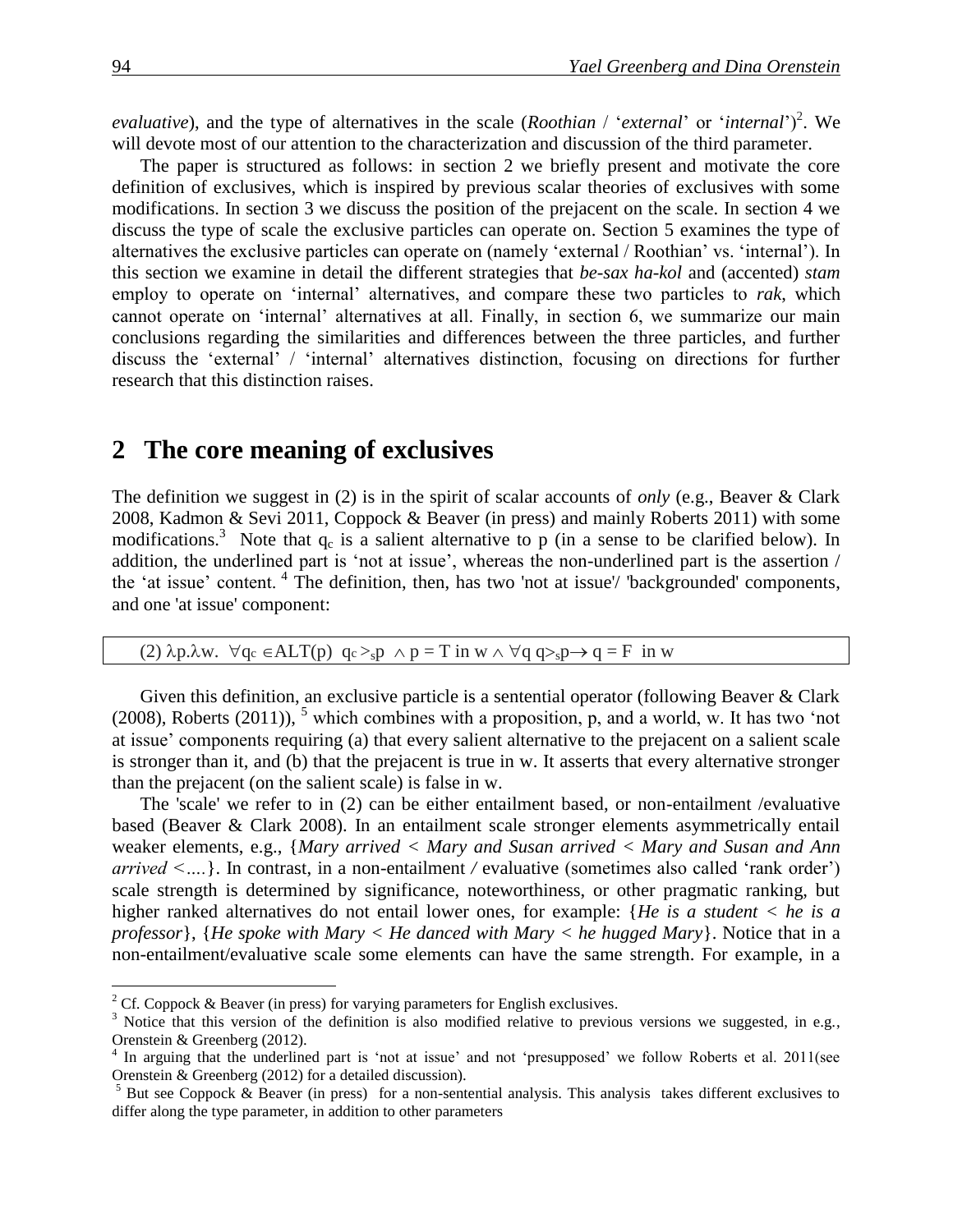$\overline{a}$ 

scale of professions ranked by prestige, salary, etc., some professions may be ranked at the same level: {*John is a cleaning person < John is a clerk = John is a dentist assistant < John is a doctor = John is a lawyer*}. Similarly, in a scale which orders rooms in a hotel in terms of their quality, different rooms can be ranked at the same level: {*John got a single room with a shower < John got a double room with a shower = John got a single room with a bath < John got a double room with a bath*}.

Let us now briefly illustrate the contribution of each of the three components using sentences with the typical exclusive *only* (cf. Orenstein & Greenberg 2012 for a detailed motivation).

The first 'not at issue' component requires that "all salient alternatives to p are stronger than it". This requirement accounts for the contrast in (3) and (4) (cf. B&C 2008).

- (3) I expected ten students to arrive, and eventually only FIVE / #FIFTEEN / #TEN arrived.
- (4) a. I thought he is a clerk, but it turns out he is only a CLEANING PERSON / #a LAWYER / # a DENTIST ASSISTANT
	- b. John expected to get a double room with a shower, but eventually he only got a SINGLE room with a shower / # a single room with a BATH / #a double room with a BATH.

In both (3) and (4), if the salient alternatives are weaker than or as strong as the prejacent, we get infelicity (relative to the sets of alternatives in the previous paragraph). The salient alternatives, then, must be **stronger** than the prejacent.

Notice that the 'salient alternatives' to p are not always identical to salient propositions in the environment of p. In (5), for example, the salient alternative to p (*Esti has three children*) is not the proceeding sentence (*Danny has four children*) but rather *Esti has four children*. This latter sentence is a member of the focus alternatives (the 'focus semantic value', in Rooth (1985) terminology) of *p*, and although it does not itself appear in the context, it is constructed from using salient material (namely the VP of the proceeding sentence): $<sup>6</sup>$ </sup>

(5) Context: My mother and I are organizing a weekend for the whole family. We discuss where each sub family will stay:

Danny (my brother) has four children so he will stay in this apartment, but Esti (my sister) has only three children, so she can stay in the smaller apartment.

This sentence also illustrates the fact that the stronger salient alternatives are not necessarily 'expected', i.e. that, unlike what is sometimes assumed (e.g., Beaver & Clark 2008) mirativity, or expectation rejection is not encoded into the semantics of exclusives. In (5), (from Orenstein

 $6$  To systematically allow for salient material which is not itself part of a member of the focus alternatives of  $p$  to construct these alternatives, we can follow Fox & Katzir (2011), Katzir (2013) who characterize the focus alternatives of  $p$ ,  $\text{ALT}_{f}(p)$ , as in (i)-(iii), and in particular clause c in (iii):

<sup>(</sup>i)  $ALT_f(p)$ : {p': p is derived by replacing focused items X in p with allowable substitutions X' in the context} (ii)  $X'$  is an allowable substitution for X in a context C if X' can be derived from X by successive steps in which a subconstituent z of X is replaced with an element of the substitution source for z in C, SS ( $z$ ,C)

<sup>(</sup>iii) SS (z,C), the substitution source for z in context C, is the union of: a. The lexicon b. The sub-constituents of z c. The set of salient constituents in C (that is, constituents of the structures of utterances made in recent discourse)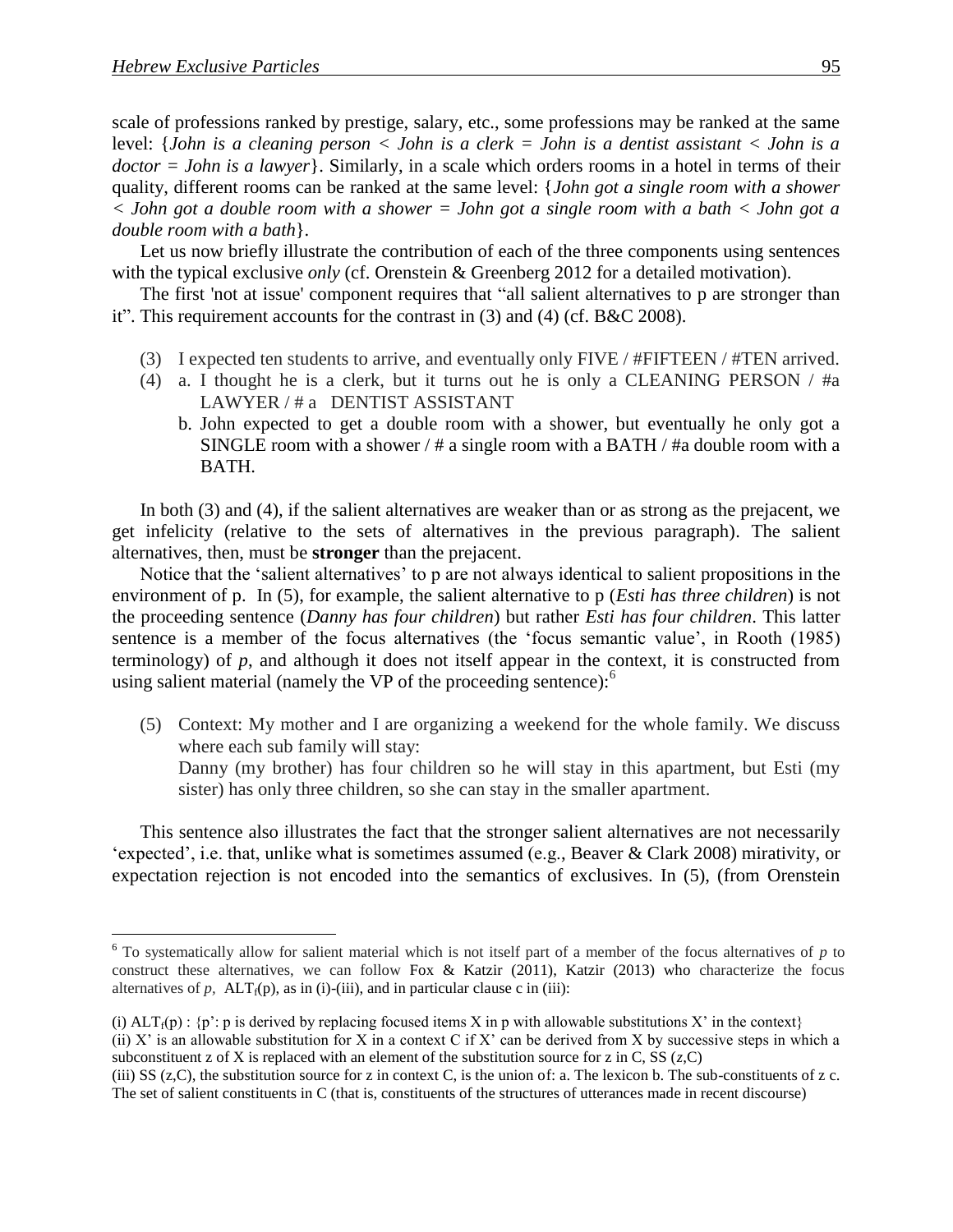2011) *only* can be used felicitously without rejecting expectations, since in this context the number of children my sister has is well known (see also Roberts 2011 for a similar argument).

Notice also that the universal quantification over salient stronger alternatives in the first 'not at issue' component is indeed needed. This is motivated by the felicity contrast between (6) and (7). (7) is infelicitous because one of the salient alternatives is weaker than p.

- (6) Mira has three kids, Paul has four kids, but Jim has only TWO kids.
- (7) #Mira has two kids, Paul has four kids, but Jim has only THREE kids.<sup>7</sup>

The second 'not at issue' component requires the prejacent p to be true in w. This component simply accounts for the entailment of the prejacent in positive sentences (unlike Beaver & Clark 2008 and Coppock & Beaver (in press), but like Roberts 2011). E.g., "*Only JOHN arrived*" entails that "*John arrived*"*.* Similarly, "*John is only a CLERK"* entails that "*John is a clerk*"

Finally, the 'at issue' component requires all alternatives stronger than p to be false in w. Thus, for example, *"Only JOHN arrived"* asserts that stronger alternatives on an entailment scale are false (e.g., John and Mary didn't arrive, John and Mary and Susan didn't arrive, etc.), and thus, indirectly that nobody other than John arrived. Similarly, "*John is only a CLERK*" asserts that stronger alternatives on a non-entailment evaluative scale are false, (e.g., John is not a doctor, not a lawyer, etc.).

Though all three Hebrew exclusives mentioned above share the core meaning in (2), we suggest that they differ along three parameters. The first is the position of the prejacent in the scale (*low* vs. *neutral*). The second is the type of scale (*entailment-based* vs. *non-entailment / evaluative*). The third parameter, to which we devote most of our attention, is the type of alternatives in the scale (*Roothian / 'external* vs. '*internal*'). In what follows we present each of the parameters and show how they account for various differences between these exclusives.

# **3** Varying parameter #1: The position of the prejacent on the **scale**

Given the definition in (2), a sentence with an exclusive asserts that any alternative stronger than the prejacent is false. Consequently, an exclusive cannot felicitously associate with a maximal element in a scale, as in (8), because in such a case, there isn't a stronger alternative to reject, and the use of the exclusive will be uninformative:

(8) #Only ALL children arrived

But nevertheless, the prejacent of *only* and *rak* can be very high on the scale, with both entailment and evaluative scales, as illustrated in (9)-(10):

(9) ha-sefer ole mea šekel, ve-li yeš rak TIŠ'IM VE-TEŠA The-book cost 100 shekel, and-I have rak ninety and-nine 'The book costs a hundred shekel and I have only NINETY NINE.'

 $7$  Thanks to Malte Zimmerman for pointing this to us.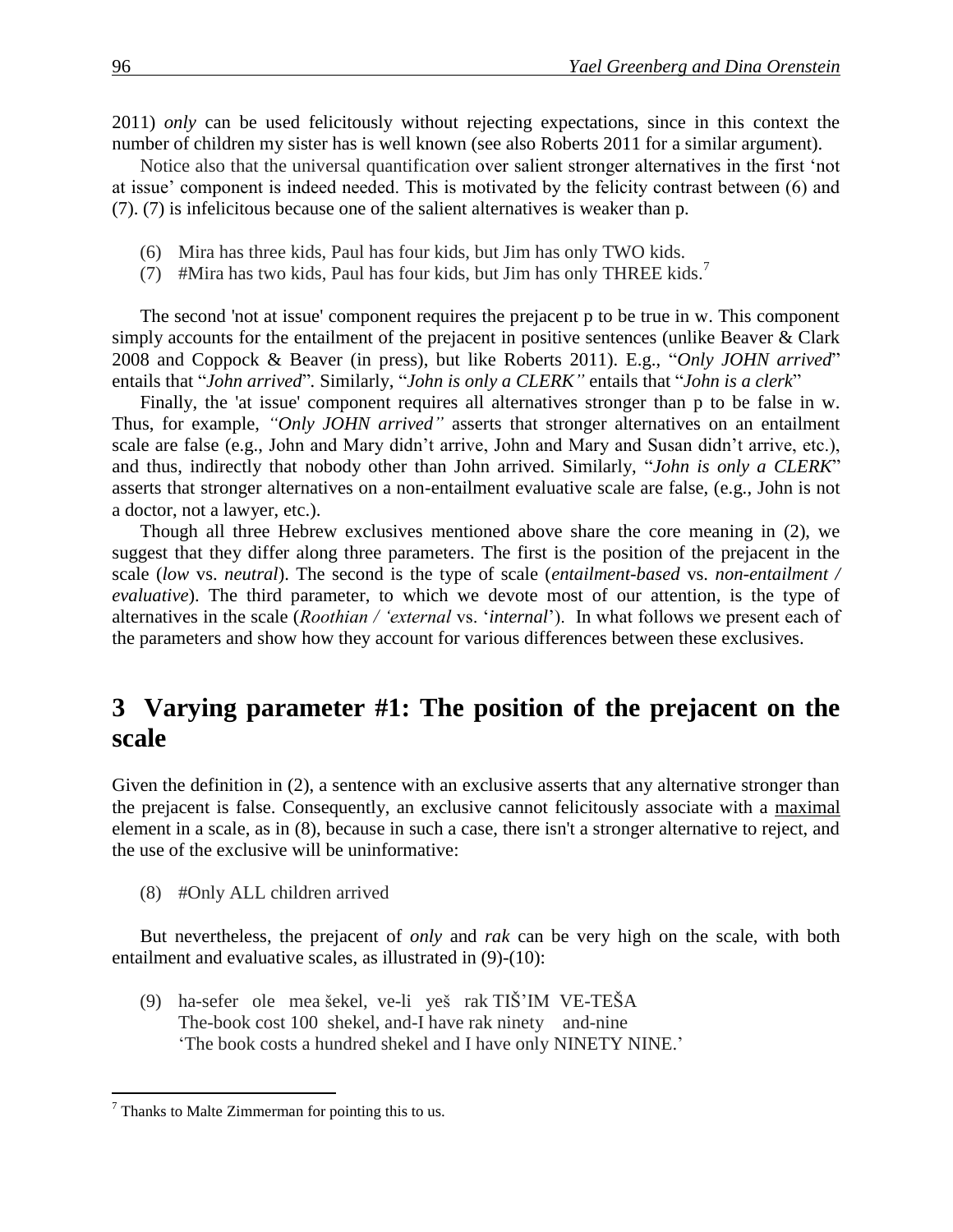(10) (Context: We need the signature of the president of the company) aval Rina hi rak SGANIT HA-NASI But Rina she rak vice the-president 'But Rina is rak the VICE PRESIDENT.'

In contrast, the prejacent of *stam,* and to some extent *be-sax ha-kol*, needs to be 'low' on the scale, as illustrated by the infelicity of *stam*, and by the questionable status of *be-sax ha-ko*l in (11), because "being the vice president" is clearly high on the scale:

(11) (Context: We need the signature of the president of the company) aval Rina hi #stam/?be-sax ha-kol SGANIT HA-NASI But Rina she #stam/?be-sax ha-kol vice the-president 'But Rina is #stam/?be-sax ha-kol the VICE PRESIDENT.'

To formally capture the requirement that *p* is located in a low position on the scale, we can require that the number of alternatives stronger than p on the scale is higher than the number of alternatives below it, i.e. require that  $|\{q:q>p\}| > |\{q:q.$ 

# **4xxVarying parameter # 2: Type of scale:** *entailmen***t vs.**  *evaluative* **(***non-entailment***)**

Another parameter along which exclusives differ is the type of scale the particle operates on: an entailment based scale or a non-entailment evaluative scale (cf. Coppock & Beaver (in press) on *only* and *merely*).

In Orenstein & Greenberg (2010, 2012) we have already discussed the difference in the type of scale between *rak* and *stam* (e.g., based on the projective behavior of their prejacent). In what follows we provide three new pieces of data supporting this difference, and discuss *be-sax ha-kol*  as well. In particular, we argue that *rak* and *be-sax ha-kol* can operate on both entailment scales and with non- entailment /evaluative scales, while *stam* can only operate on non-entailment / evaluative scales, similarly to the English *merely*, under Coppock & Beaver's (in press) analysis.

To support these generalizations, consider first (12). Here we find a felicity difference between *stam* and the other two exclusives:

(12) kol ha-yeladim ba-gan kvar bnei 6, ve-danny rak/be-sax ha-kol All the-kids in-kindergarten already are 6, and-Danny rak/be-sax ha-kol

/#stam BEN XAMEŠ /#stam SON FIVE 'All the kids in the kindergarten are already 6 years old, and Danny is rak/be-sax hakol/#stam FIVE years old.'

Assuming an 'at least' interpretation of numerals (either as part of their semantics or by scalar implicatures), in (12), the scaled set of alternatives the exclusive particle operates on is clearly entailment based: {*Danny is at least 5 years old; Danny is at least 6 years old; Danny is*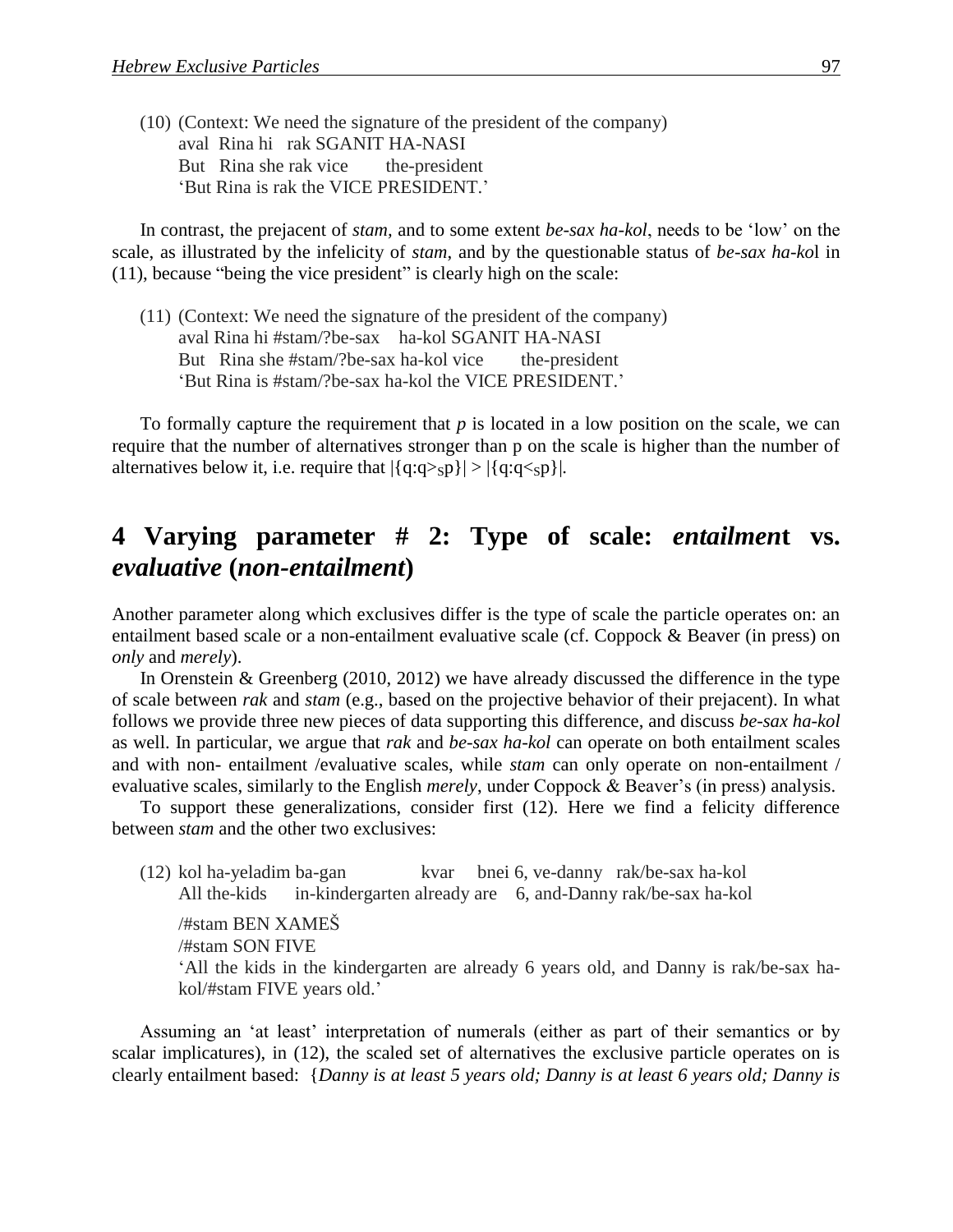*at least 7 years old*}*.* We suggest that *stam* is infelicitous in (12), then, because it cannot operate on an entailment scale, while *rak* and *be-sax ha-kol* are fine.

Further support for this claim comes from (13), where the sentence is felicitous with all three exclusive particles, but there are interpretational differences between them:

(13) Danny hu rak/be-sax ha-kol/stam STUDENT Danny he rak/be-sax ha-kol/stam student 'Danny is rak/be-sax ha-kol/stam a STUDENT.'

The prejacent "Danny is a student" can in principle be both a member of an entailment scale, as in e.g., {*Danny is a student; Danny is a student and a research assistant; Danny is a student and a research assistant and a waiter*}, and of a non- entailment evaluative scale as in e.g., {*Danny is a student; Danny is a post doc*; *Danny is a professor*}. In (14) with *rak* and *be-sax hakol* we can get both an entailment scale reading and an evaluative reading ,as seen by the fact that the sentence can be continued by explicitly rejecting a stronger alternative both on a nonentailment evaluative scale , and on an entailment scale.

(14) Danny hu rak/be-sax ha-kol STUDENT, hu lo profesor/ ein lo od Danny he rak/be-sax ha-kol student, he no professor/there.isn't him more isukim occupations 'Danny is rak/be-sax ha-kol a STUDENT, he isn't a professor/he doesn't have other occupations.'

But (15) with *stam* can only have an *evaluative*, *non-entailment* reading, as seen by the fact that it cannot be continued by "he does not have other occupations", thereby rejecting a stronger alternative on an entailment scale.

(15) Danny hu stam STUDENT, hu lo profesor  $/$  # ein lo od isukim Danny he stam student, he no professor/ #there.isn't him more occupations 'Danny is stam a STUDENT, he isn't a professor/#he doesn't have other occupations.'

Finally, as we showed above, exclusives, by definition, cannot felicitously associate with maximal elements on a scale, because their main function is to reject stronger alternatives. Thus, in (16), *stam* is infelicitous because the prejacent "Danny won the Nobel Prize" is the maximal element on an evaluative scale, e.g., {*John won the Israel prize < John won the Nobel Prize < ????*}, so the operation of *stam* becomes non-informative:

(16) #Dani stam zaxa be-pras NOBEL Dani stam won in-prize nobel 'Danny stam won the NOBEL Prize.'

But notice that with such maximal elements *rak* can be felicitous and *be-sax ha-kol* is questionable: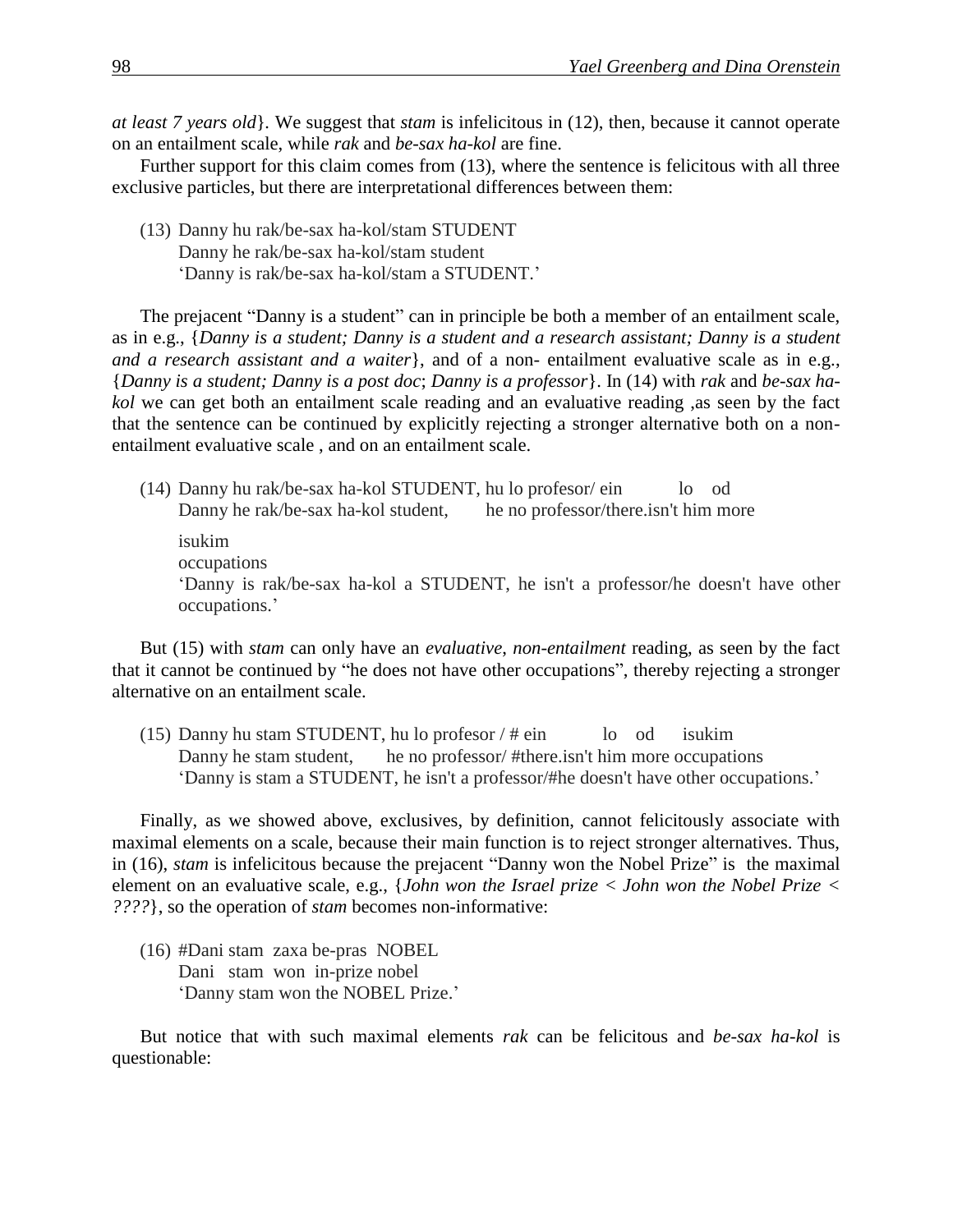(17) Dani rak / ?be-sax ha-kol zaxa be-pras NOBEL Dani rak/?be-sax ha-kol won in-prize nobel 'Danny rak/?be-sax ha-kol won the NOBEL prize.'

The felicity of *rak* and the relative felicity of *be-sax ha-kol* in (17) can indicate that for them 'winning the Nobel prize' is not a maximal element on a scale. This can hold if the scale they can operate on is not an evaluative scale (ordered by the significance / prestige of the prize), but an entailment scale (ordered by the number of prizes one wins). This is clarified in (18). Notice that here too *stam* is infelicitous:

(18) Yosi won all possible prizes: The Nobel, the Wolf prize, the Israel prize. And Danny? hu rak / ?be-sax ha-kol / #stam zaxa be-pras NOBEL he rak/?be-sax ha-kol / #stam won in-prize nobel 'He rak/?be-sax ha-kol / stam won the NOBEL prize.'

The infelicity of *stam*, indicates that unlike *rak* it can indeed only work with an evaluative scale. Finally, the questionable status of *be-sax ha-kol* seems to indicate that it prefers the evaluative scales. More research is needed here.

# **5** Varying Parameter #3: Types of Alternatives in the Scale: **Roothian / 'External' vs. 'Internal' Alternatives**

We now turn to the third parameter, to which we devote most of our attention. It is standardly assumed that focus sensitive expressions operate on alternatives which are identical to the prejacent, besides the focused (usually the stressed) element. This element is replaced by an element of the same semantic type. These alternatives constitute the 'Focus semantic value' of the sentence (Rooth 1985, 1992). For example, the focus semantic values of (19a,b) are in (20a,b):

- (19) a. Even / also / only JOHN arrived
	- b. John even / also / only / DANCED
- (20) a. {John arrived, Mary arrived, Susan arrived, John and Mary arrived…..}
	- b. {John danced, John sang, John drank beer…..}

But it seems that in addition to expressions which are sensitive to such 'Roothian', or what we will call **'external'** alternatives, some expressions can also operate on non-Roothian, or '**internal'** alternatives, namely on various interpretational versions of the prejacent itself. As we will more precisely argue below, unlike the standard Roothian, or 'external' alternatives, 'internal' alternatives are derived by varying *covert* elements in the prejacent, while keeping all *overt* material fixed.

In the following sub-sections we show that while *rak* can only operate on standard, 'external' alternatives, both *be-sax ha-kol* ( $\approx$ all in all) and accented *stam* can operate on 'internal' alternatives, though they use different strategies and triggers to do that. The claims about *be-sax ha-kol* are basically the ones made in Orenstein (2011) ;Orenstein & Greenberg (2012), whereas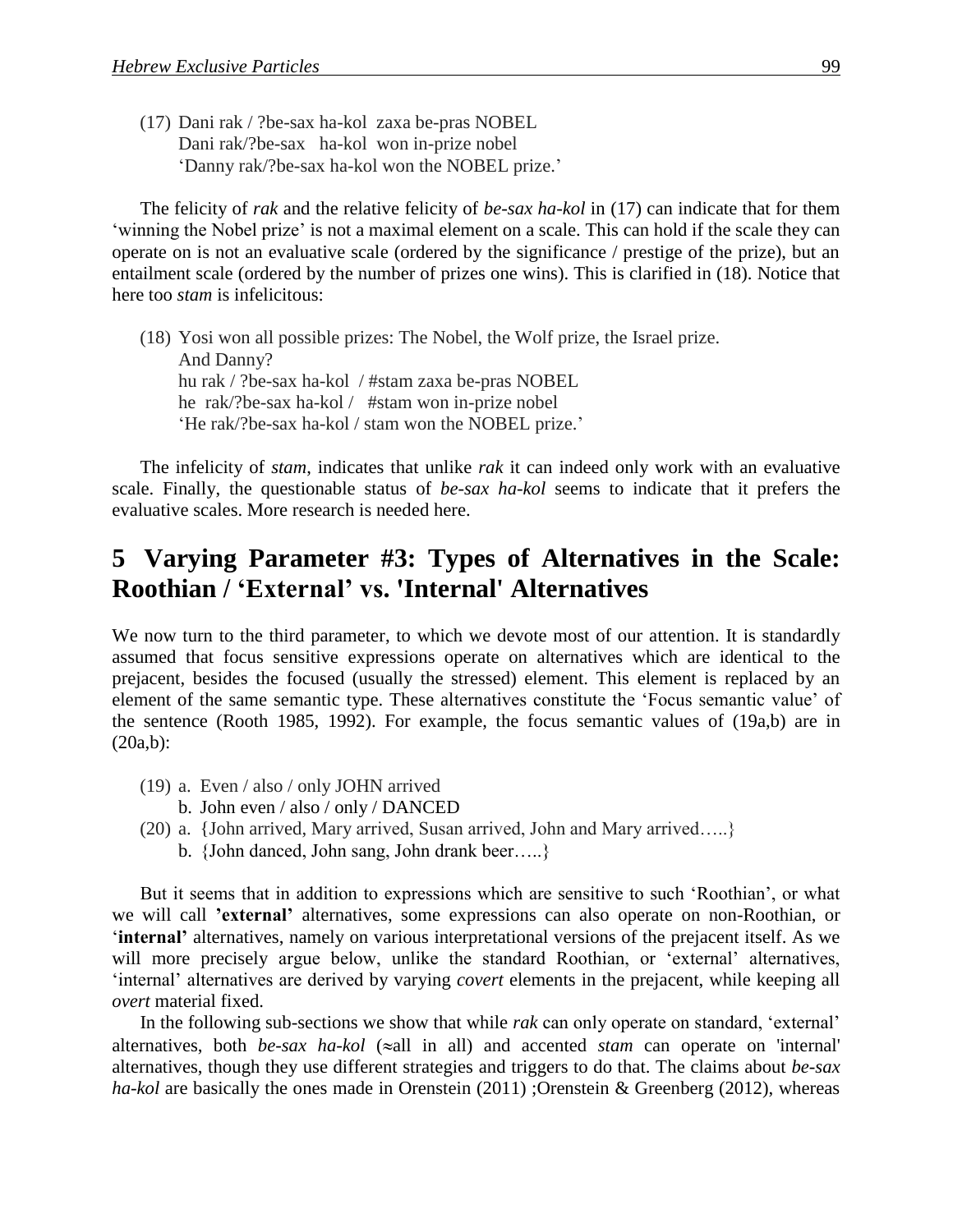those regarding *stam* are novel. In section 6 below we further discuss the 'external' / 'internal' alternatives parameter, focusing on questions and directions for further research.

#### **5.1** *be-sax ha-kol* with Internal Alternatives (based on work in Orenstein & **Greenberg (2012))**

In many cases *be-sax ha-kol* is similar in meaning to *rak*, as illustrated in (1), repeated here as (21):

(21) Rina rak /be-sax ha-kol PKIDA Rina rak/be-sax ha-kol CLERK 'Rina is rak /be-sax ha-kol a CLERK.'

But in other cases we find interpretational differences between sentences with *rak* and *be-sax ha-kol*. In particular, there are cases where *be-sax ha-kol*, but not *rak,* gives rise to an 'approximative' effect (similar to e.g., *more or less*)<sup>8</sup>. Consider the example in (22):

- (22) Context: John and Mary booked a room in a hotel for their important guests and asked that the room will be clean, large, with view to the sea. After John checks the room he tells his wife either (a) or (b):
	- a. ha-xeder rak NAKI The-room rak clean 'The room is rak CLEAN.'
	- b. ha-xeder be-sax ha-kol NAKI the-room be-sax ha-kol clean 'The room is be-sax ha-kol CLEAN.'

The implication of (a) is that the room is clean, but not more than that. It is not large, and does not have view to the sea (similarly to what we would get with *The room is only CLEAN*). In (a), then, the alternatives to *The room is clean* are {*The room is clean and large < The room is clean and large and has a view to the sea*}, i.e. standard Roothian alternatives.

In contrast, (b) may have two implications. The first implication is identical to the implication obtained with *rak*: "Not more than that = *not clean & large & has view to the sea*". The second, and in fact more salient implication is: "Not more than that= *not maximally/ very clean* ". I.e., the degree to which the room is clean is high enough to be considered 'clean', but is not maximally clean. Under this reading of (b), the alternatives to "*The room is clean*" are intuitively {*The room is very clean <The room is maximally clean*}*.*

We assume, then, that even with this 'approximative' reading *be-sax ha-kol* still functions as an exclusive operator, i.e., it rejects higher alternatives, but crucially, all alternatives are **'internal',** i.e. they are different interpretational versions of the prejacent**.**

<sup>8</sup> Notice: *be-sax ha-kol* can also lead to another reading that for space reasons we do not discuss here, namely, the 'precise' reading, in (i), which is typically found with numerals:

<sup>(</sup>i) *higiu be-sax ha-kol 50 studentim*- ("50 students arrived. Not more and not less")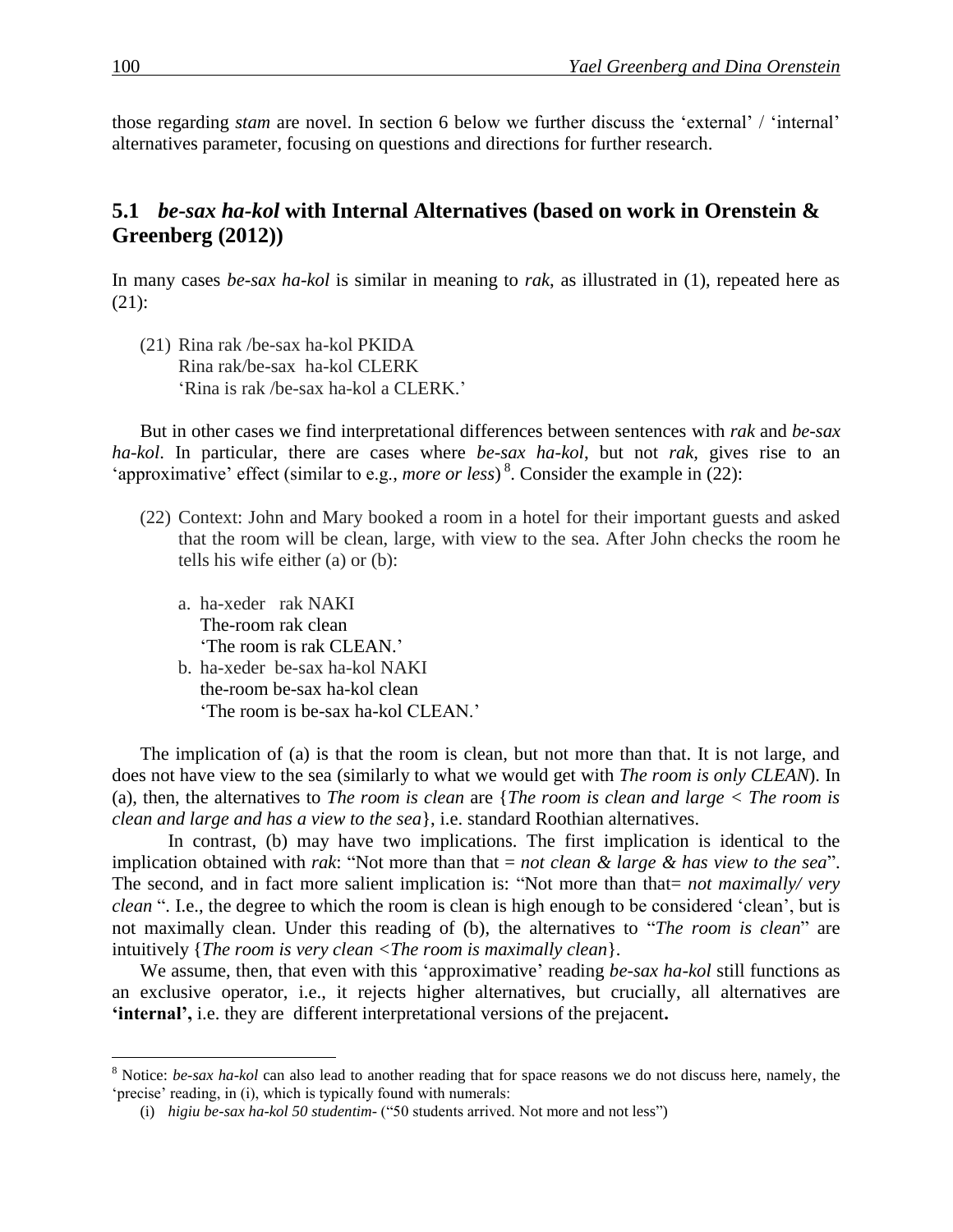More specifically, we take the prejacent of (23) to be (24), and more formally (25) (following, e.g., Kennedy & McNally 2005), saying that there is a degree which is at least as high as the standard for cleanness, and the room is clean to this degree:

- (23) The room is be-sax ha-kol clean
- (24) The room is pos clean

 $\overline{a}$ 

(25)  $\exists d \, d \geq$  stand (clean)  $\land$  clean (the room) (d)

The different alternative interpretations of (23) result from the potential variability in the value given to the *stand* in  $(25)$ .<sup>9</sup> In particular, remember that the first backgrounded component in the lexical entry for exclusives (in (2) above) requires that all salient alternatives to p are stronger than it. In our case, **qC** should be a salient proposition of the form of the prejacent, as in (25). What could such a salient proposition be?

The answer lies in the scale associated with *clean*. Kennedy & McNally (2005) observe that *clean* associates with an U(pper) closed scale, in which the maximal endpoint is salient*.* Consequently, they suggest, the contextually given standard with U(pper) closed adjectives is this maximal endpoint of the cleanness scale.<sup>10</sup> Following their suggestion, then, we can take  $q_c$ to be as in  $(26)$ :

(26)  $\exists d \, d \geq \max$  (clean)  $\land$  clean(the room) (d) = clean (the room) (d<sub>max</sub>) 'The room is maximally clean'

That is, taking  $\mathbf{q}_c$  to be *clean (the room)* ( $d_{max}$ ) can indeed satisfy the 'saliency' requirement, as the maximal endpoint in the scale is clearly salient.

However, given Kennedy & McNally (2005) and Kennedy (2007), satisfying the requirement that this salient proposition **q<sup>c</sup>** is higher than the prejacent **p** may seem problematic, because these theories seem to suggest that the standard for upper closed adjectives is *always* the maximal endpoint of the scale. If this is indeed the case, then the first backgrounded component seems self-contradictory, because the salient proposition *clean (the room) (dmax*) is required to be stronger than the interpretation of the prejacent which is again *clean (the room) (dmax)* , i.e. stronger than (what appears to be) itself*.*

We suggest that it is this potential problem which forces a re-interpretation of the backgrounded prejacent, where the standard is lower than maximal. Put in other words, the prejacent is now re-interpreted as in (27):

(27) Backgrounded (re-interpreted) prejacent:  $\exists d \, d \geq$  stand (clean)  $\land$  stand(clean)  $\lt$  $max(clean) \wedge clean(the room)$  (d)

<sup>9</sup> Alternatively, we can keep *stand* fixed, and assume that the different alternatives are derived by using (25) with different precision standards, which can be modeled using e.g., sets of 'similar' alternatives (Morzycki 2011), different granularities (Sauerland & Stateva 2007). See Orenstein & Greenberg 2012 for an explication of this direction.

 $10$  However, our theory is also compatible with the assumption that the standard of U(pper) closed adjectives can be (also) contextually given, based on a rule-based characterization (McNally 2011), or a comparison with potential counterparts of the object (Sassoon & Toledo 2011).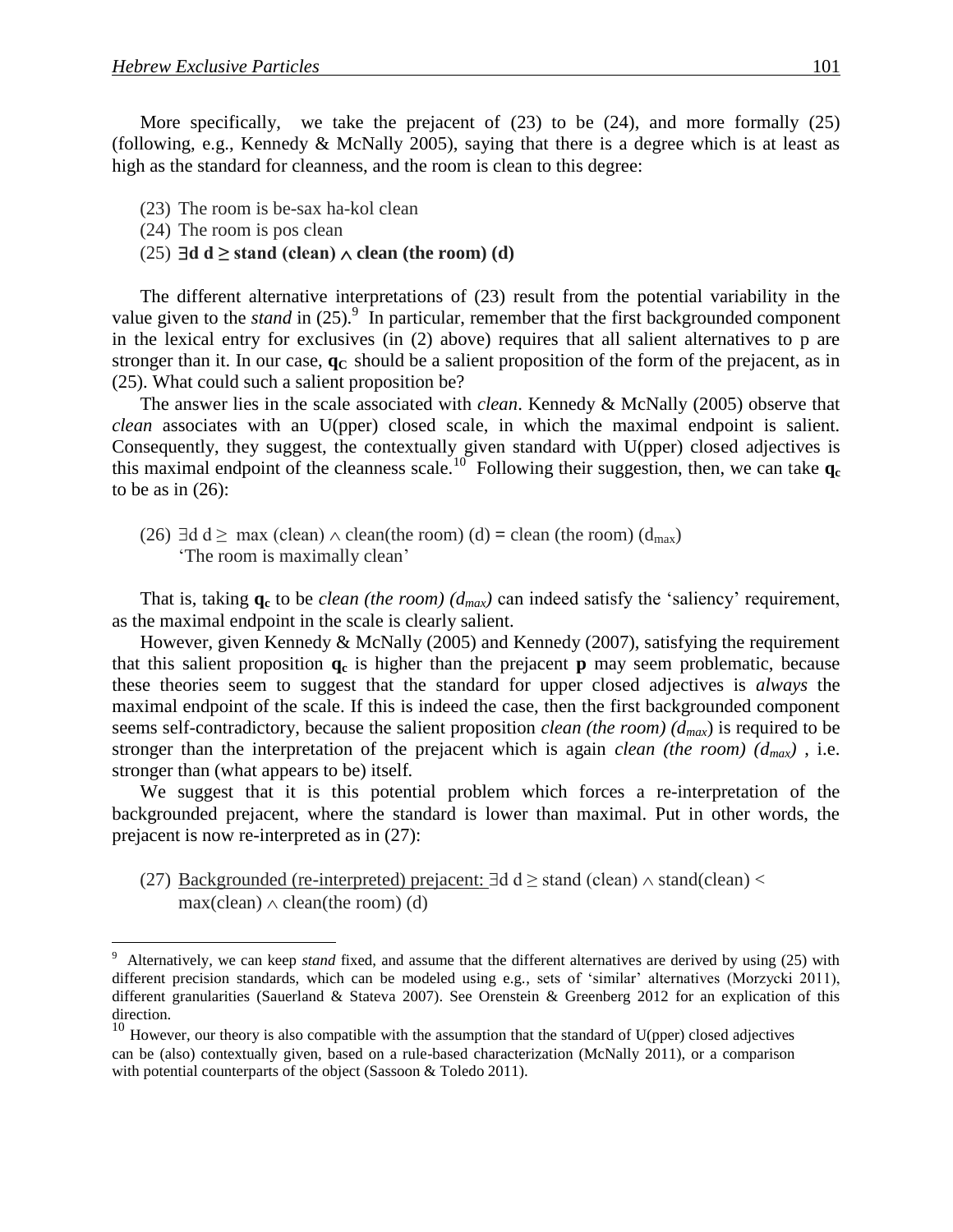Interpreting the prejacent as in (27) can be justified in several ways. First, although the maximal endpoint is clearly the most salient in the scale, there are recent theories (e.g., McNally (2011), Sassoon & Toledo (2011)) which independently propose that U(pper) closed adjectives like *clean* can be many times interpreted with respect to contextual standards (lower than the maximal endpoint). Second, even given Kennedy & McNally (2005) and Kennedy (2007) the fact that U(pper) closed adjectives are interpreted w.r.t. to the maximal endpoint results from the "principle of interpretive economy", i.e. the fact that when information encoded in the lexical semantics of the adjective (i.e. the fact that the scale has a maximal endpoint) competes with contextually supplied information (e.g., a contextually supplied standard), language users will choose the former. Thus, even if we continue to follow these theories, we can assume that the exclusive semantics of *be-sax ha-kol* forces the language user to ignore the principle of "interpretive economy", and to re-interpret *The room is pos clean* w.r.t. to a contextual standard, lower than the maximal, as in (27).

Finally, let us consider the contribution of the assertion, requiring all stronger alternatives to the prejacent to be false. Remember that given the approach developed here, all alternatives are of the form in (25), and the variation is due to the difference in the characterization of *stand (clean).* The prejacent p, now interpreted as in (27), says that the degree to which the room is clean is equal to or higher than the standard for cleanness, and this standard is lower than the maximal degree of cleanness. The assertion now adds the information that any proposition of the form of (25), where the standard of cleanness is higher than the one used for the prejacent, is false.

Suppose now that there are two standards we are considering: the maximal endpoint, according to which the room is 100% clean, and a lower standard, according to which the room is clean if it is at least 90% clean. Given this lower standard, the room is considered clean if it is 90% clean, and of course, also when it is 100% clean (given the 'equal to or higher than the standard' component in the interpretation of *pos*).

But given the contribution of the assertion, interpreting (25) using the higher standard must be false in w. Since using this higher standard dictates that the room is 100% clean, we indirectly get the result that the degree to which the room is clean is at least 90%, but NOT 100%. Thus, by lowering the standard of cleanness of the room and at the same time requiring that the sentence interpreted under a higher standard is false, we indirectly lower the actual degree of cleanness of the room, while at the same time keeping it high enough to be considered 'clean'. This captures the interpretational effect of *be-sax ha-kol* in  $(23)$ .<sup>11</sup>

<sup>&</sup>lt;sup>11</sup> In Orenstein & Greenberg (2012) we also show that this analysis correctly accounts for the infelicity of *be-sax hakol* with L(ower) closed adjectives.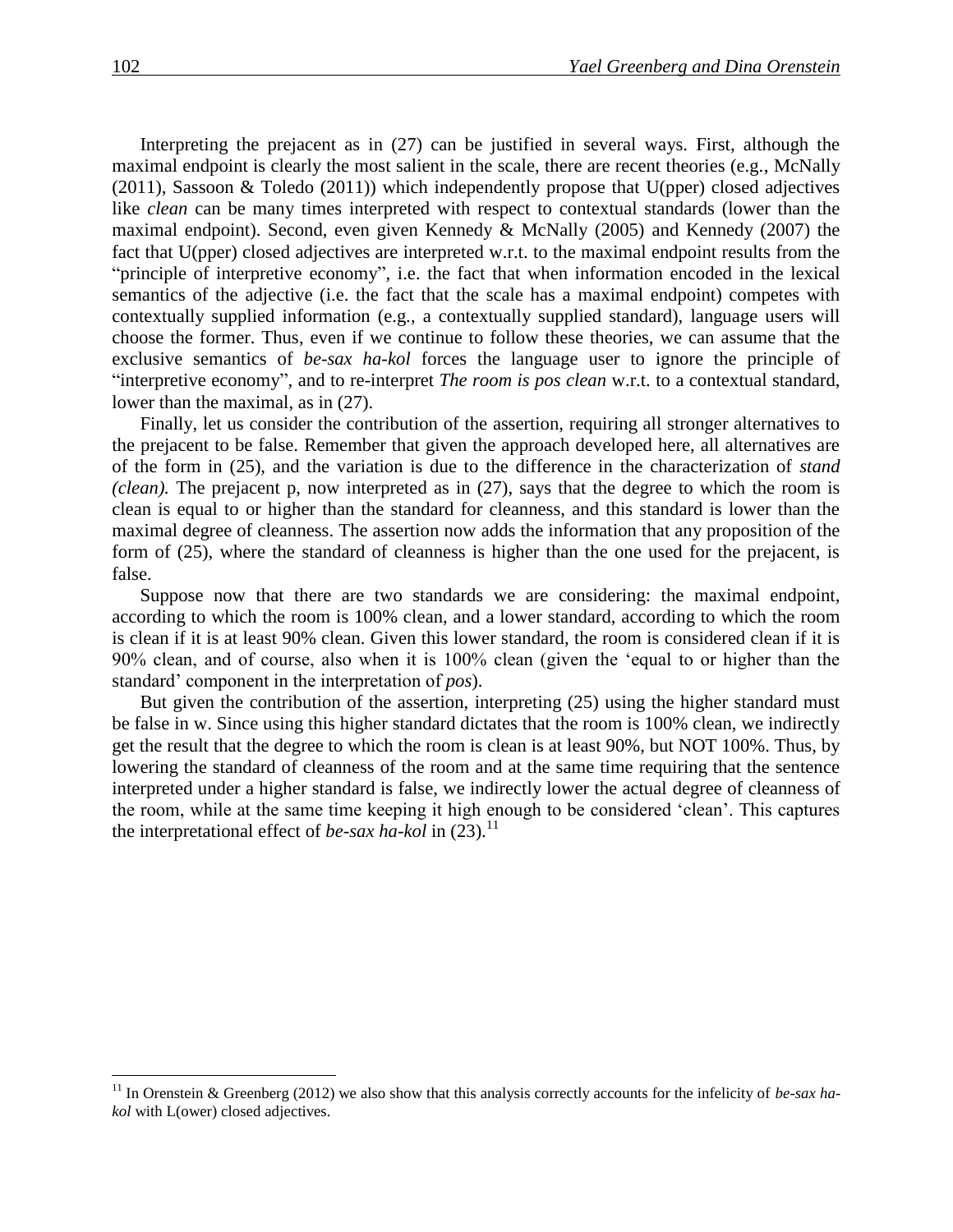### **5.2xxAccented** *stam* **(***STAM***) with 'Internal' Alternatives**

The second case of operating on 'internal' alternatives is found with accented *stam* (*STAM*). As we will demonstrate now, though, the strategy through which internal alternatives are triggered with *STAM* differs from what found with *be-sax ha-kol* examined above.

### 5.2.1 Data: differences between (unaccented) *stam* and (accented) *STAM*

Remember that (unaccented) *stam* is an exclusive which operates on evaluative, non-entailment scales, and hence triggers 'rank order' interpretations only, similar to *merely*, as analyzed in Coppock & Beaver (in press). Thus, for example, (28), with (unaccented) *stam* implicates that (a) Rina bought a watch and that (b) she did not buy anything more evaluative / expensive than a watch (e.g., not a dishwasher, not a car, not a house, etc.), unlike what might be expected:

(28) ze ma še-rina kanta? ze stam ŠAON! This what that-rina bought? This stam watch 'That's what Rina bought? It's stam a WATCH.'

But with (accented) *STAM*, as in (29), we end up with a different interpretation:

(29) ze ma še-rina kanta? ze STAM šaon! This what that-rina bought? This stam watch 'That's what Rina bought? It's STAM a watch.'

Unlike (28), (29) implicates that (a) Rina bought a cheap / simple watch, and (b) that she did not buy any more evaluative watch, i.e. not any more expensive / special watch (unlike what was expected perhaps).

Similar differences between *stam* and *STAM* are found in the following examples, where the main predicate is verbal and not nominal:

- (30) a. dani stam RAKAD im rina Danny stam danced with Rina 'Danny stam DANCED with Rina.'
	- b. dani STAM rakad im rina Danny stam danced with Rina 'Danny STAM danced with Rina.'
- (31) a. dani stam zaxa be-pras OFIR Danny stam won in-prize ofir 'Danny stam won the OFIR prize.'
	- b. dani STAM zaxa be-pras ofir Danny stam won in-prize ofir 'Danny STAM won the Ofir prize.'

In (30a) and (31a), with *stam* we get the standard implication of an evaluative exclusive, e.g., that dancing with Rina is considered less significant / noteworthy than other activities with Rina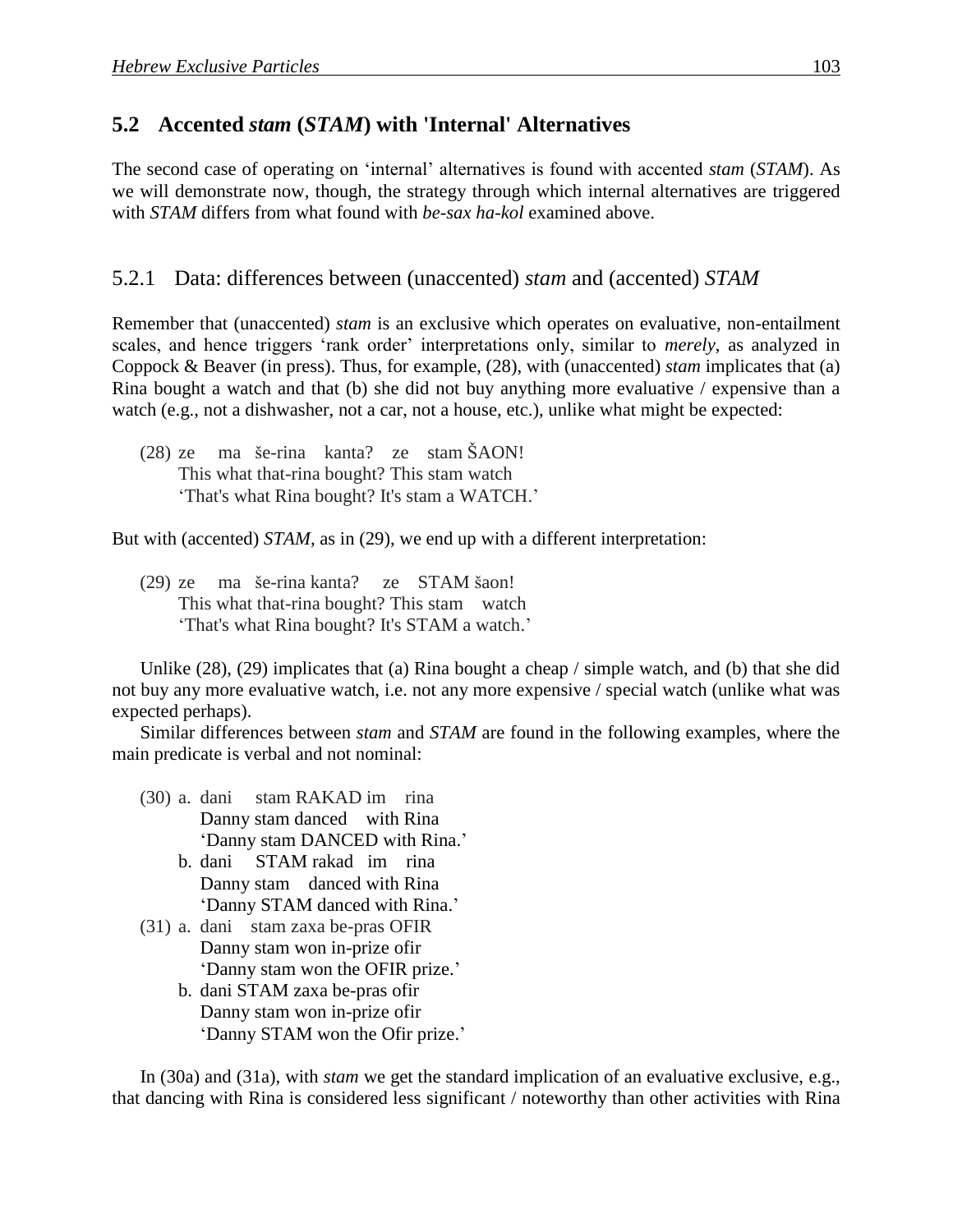(e.g., kissing Rina), and that winning the Ofir prize is less significant / noteworthy than winning another cinema prize (e.g., the Golden Palm, or the Oscar prize).

In contrast, the versions in (30b) and (31b), with *STAM*, lead to different implications. (30b) can have at least two potential implications: (a) that John's *manner* of dancing with Rina was simple or not noteworthy (b) that John's dancing with Rina was unintended and casual, or at least, that this was not done due to achieve any specific goal. A slightly different reading is found with *STAM* in (31b). Here the implication is that John won the Ofir prize unjustly, e.g., he did not really deserve the prize (cf. Ziv's (in print) observations about other potential readings with (accented) *STAM*).

Crucially, and in sharp contrast to the versions with *stam* in (30a) and (31a), neither (30b) nor (31b) with *STAM* implicates that dancing (with Rina), or that winning the Ofir prize are insignificant, non noteworthy, or in general low on an evaluative scale.

The different readings found with *stam* and *STAM* sometimes lead to felicity differences. For example, remember that, unlike *rak, stam* is infelicitous when its associate denotes an entity on the maximal endpoint of an evaluative scale, as in (32a). Interestingly, however, *STAM* is felicitous in such a case:

(32) a. dani rak / #stam kibel pras NOBEL Dany rak / stam got prize nobel 'Danny stam got the NOBEL prize.' b. dani STAM kibel pras nobel Dany stam got prize Nobel 'Danny STAM got the Nobel prize.'

In particular, whereas (32a) with *stam* seems to implicate that winning the Nobel prize is not very high / noteworthy on a scale of winning academic awards (which clashes with the common assumptions), (32b) seems felicitous because it implicates instead that John won the Nobel prize accidentally, or unjustly (similar to the reading in (31b)).

We need to understand, then, what underlies the different readings with *stam* and *STAM*, and in particular, how the differences in accent placement lead to such different readings.

#### 5.2.2 Internal Alternatives with *STAM*

To account for the different readings of sentences with *stam* vs. *STAM*, we propose that whereas *stam* operates on standard 'external' alternatives, *STAM* operates on 'internal' alternatives. That is, similarly to the approximative reading with *be-sax ha-kol,* examined in section (5.1) above, the alternatives that *STAM* operates on are not derived by substituting the focused element in *p*  with a distinct element of the same semantic type, but by manipulating *p* in such a way that we end up with two distinct interpretations of it. Similarly to what we find with *stam, i*n the case of accented *STAM* the alternatives are ranked on an evaluative scale, but the alternatives are 'internal', rather than 'external'. In addition, and again similarly to the situation with *be-sax hakol*, in such a case the prejacent itself must be re-interpreted.

To illustrate, consider the scaled sets of alternatives which are active in the case of the minimally contrasting sentences above. The alternatives in (a) are the standard Roothian / external alternatives (found with unaccented *stam*), whereas those in (b) are 'internal' (found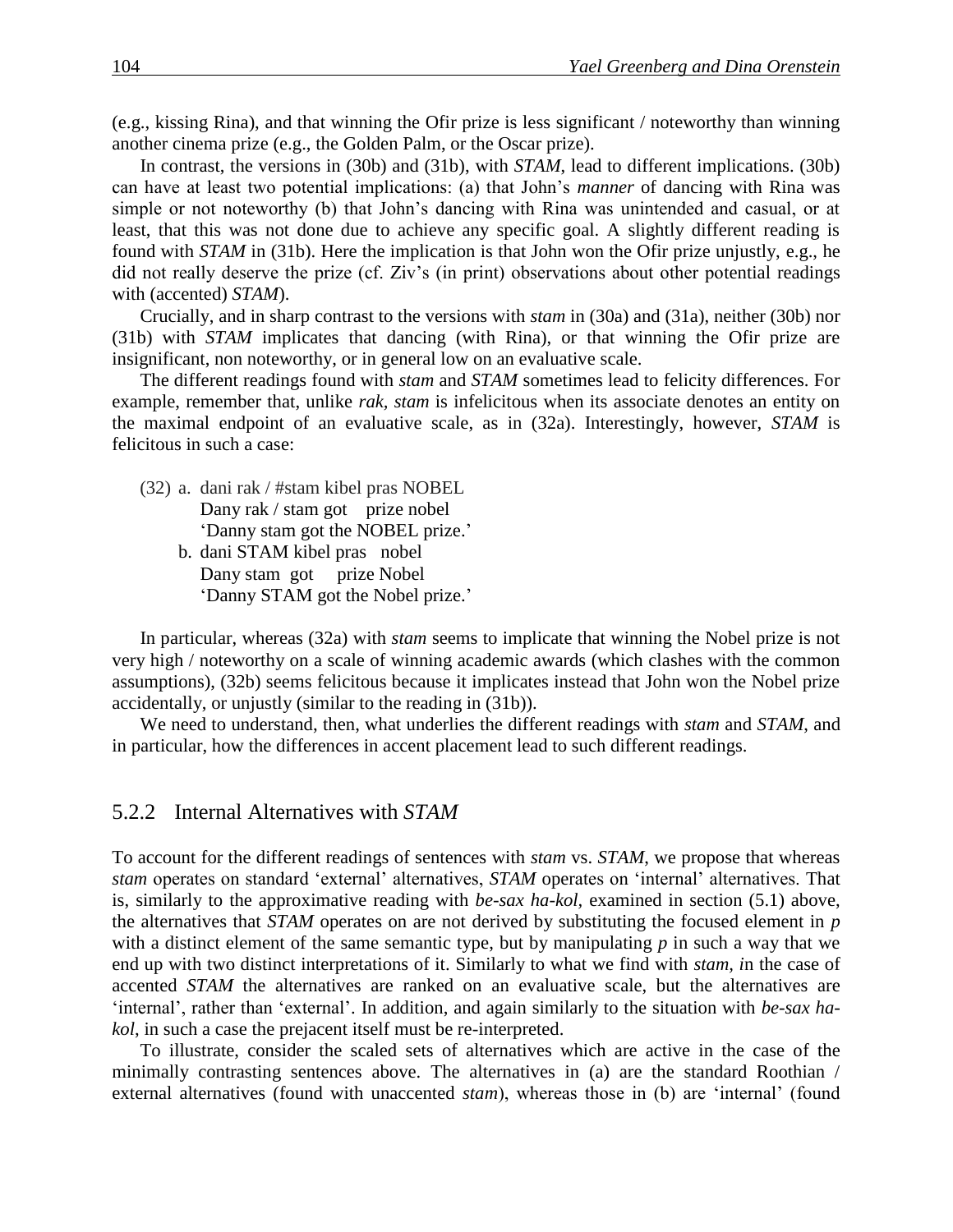with accented *STAM*). In all cases the underlined alternative is taken to be true, and the other, 'higher' alternatives are rejected:

- (33) a. {this is a watch < this is a car < this is a house....}
	- b. {this is a simple / cheap watch  $\lt$  this is a special / expensive watch}
- (34) a. {Danny danced with Rina < Danny kissed Rina < Danny proposed marriage to Rina} b. {Danny danced with Rina in a simple manner / unintentionally < Danny danced with Rina in a special or unique manner / intentionally}
- (35) a.  $\{Danny won the Israel prize < Danny won the Wolf prize < Danny won the Nobel\}$ 
	- b. {Danny won the Nobel prize accidentally / unjustly < Danny rightly / justly won the Nobel prize}

Thus, for example, in uttering (28) with *stam* we claim that Rina bought a watch and reject the higher alternative in (33a), namely that she bought a car or an apartment (as was expected). In contrast, with (29) with *STAM* we claim that Rina bought a cheap / simple watch and reject the higher alternative in (33b), namely that she bought an expensive / unique watch (as was expected).

Thus, although with both *stam* and *STAM* we end up with "and not more than that", or, more technically with "all higher alternatives are false" assertion, typical to scalar exclusives, the higher alternatives differ. In addition, whereas with *stam* the prejacent remains intact, with *STAM*  we end up with a modified version of the prejacent.

What leads to these two differences between *stam* and *STAM*? Since the only surface difference between the two versions in (28)-(32) is the placement of (nuclear) Pitch Accent, we should look at the interaction of focus and pitch accent to find the answer.

### 5.2.3 A proposal: Givenness of the Associate, Resulting with Accent Shift, Leads to Internal Alternatives with *STAM*

Following Egg & Zimmermann's (2011) analysis of unaccented and accented *doch / DOCH* in German, we propose that in sentences like (28-32) we get accent on *STAM* because the associate of this operator is de-accented, due to its givenness. In such cases accent shifts from the given associate to *STAM* (cf. Wagner 2010). In contrast, with *stam* accent naturally falls on the (new) associate.

For example, (29), where we get the 'internal-alternatives' reading ("This is a simple / cheap watch") is only felicitous in a scenario where buying a watch was already under consideration in the context. In contrast (28), with (unaccented) *stam* and the accented *WATCH* is infelicitous in such a scenario, and is instead felicitous in a context where buying a watch is new. This is more explicitly illustrated by the contrasts in (36)-(37), confirmed by many informants:

(36) lo haya li musag ma rina metaxnenet liknot, ve-az pataxti et ha-kufsa venot had I clue what Rina plan to.buy and-then I.opened acc the-box and-

ra'iti še-ze stam ŠAON / #STAM šaon.

I.saw that-this stam watch / stam watch

'I had no idea as to what Rina was planning to buy, and then I opened the box and saw that it was stam a WATCH /#STAM a watch.'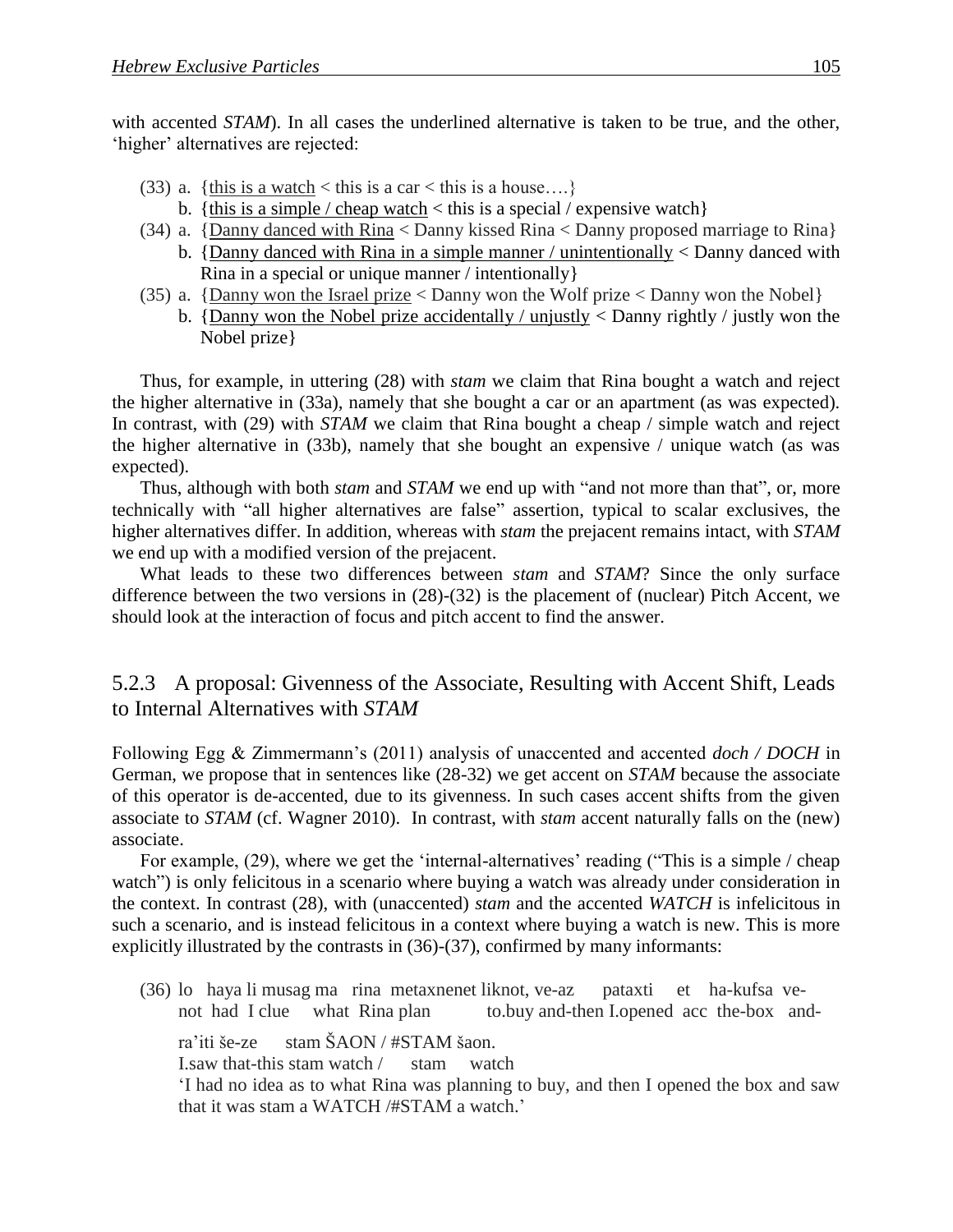- (37) yadati she-rina metaxnenet liknot šaon ve-az pataxti et ha-kufsa ve-I.knew that-Rina plan to.buy watch and-then I.opened acc the-box and
	- raiti še-ze #stam ŠAON / STAM šaon.
	- I.saw that-this stam watch / stam watch

'I knew that Rina was planning to buy a watch, and then I opened the box and saw that it was #stam a WATCH /STAM a watch.'

The descriptive generalization, then, seems to be that the internal alternatives reading (i.e. the reading where we end up with different interpretations of the prejacent) arises when the associate of the operator is de-accented due to being given (resulting in the accent shifting to *STAM*).

How can we explain this generalization? Why does the givenness of the associate of *STAM* force it to operate on 'internal' alternatives? The answer seems to lie in the first backgrounded component of *stam*, requiring all salient alternatives to be stronger than the prejacent.

In case the associate of the operator is given, as in (37), it is salient in the context. In such a case we end up with a salient alternative which is identical to the prejacent, and hence, equally strong. In particular, in this case the salient alternative to the prejacent *It's a watch* seems to be identical to it, i.e. *It's a watch* as well. However, if this identical proposition is indeed taken as a salient alternative to *p*, than the first backgrounded component in the lexical entry for exclusives in (2) above, requiring all salient alternatives to be *stronger* than p cannot be met. This is illustrated in (38):

(38) # {It's a watch  $\langle$  It's a watch}

To satisfy the first backgrounded component, the alternatives are re-interpreted in such a way that they end up in different positions in an evaluative scale. This can be done, for example, by assuming that the nominal associate is modified by two covert modifiers, *MOD<sup>1</sup>* and *MOD2,* as in (39):

(39)  $\{It's a MOD<sub>1</sub> watch < it's a MOD<sub>2</sub> watch\}$ 

The values for these two modifiers can vary with context, e.g., they can be *Cheap < Expensive, Simple < Unique*, *In a regular manner < In a unique manner, non-deliberately < deliberately*, or *unjustly* < *justly*. What seems to be shared in all cases is the fact that we indeed end up with two interpretational versions of the prejacent, which can be ranked on an evaluative, non-entailment scale.

Thus, the 'internal alternatives' with *STAM* result from the interpretation of the prejacent and the identical salient alternative with two distinct covert modifiers.

Notice that while using covert modification may seem like an ad hoc move, such a move seems justifiable in our case, for two reasons. First, the existence of similar covert evaluative modifiers has been independently proposed in the literature for the interpretation of e.g., exclamatives (Rett 2008), and *The same* (Barker 2012). For example, Rett proposes that the exclamative in (40) involves a **covert** gradable predicate P which receives its value from context (in the context of (40) P can be *exotic*, while in other contexts it can be *easy* or *difficult*):

(40) What languages Mimi speaks! (Rett, pp. 604)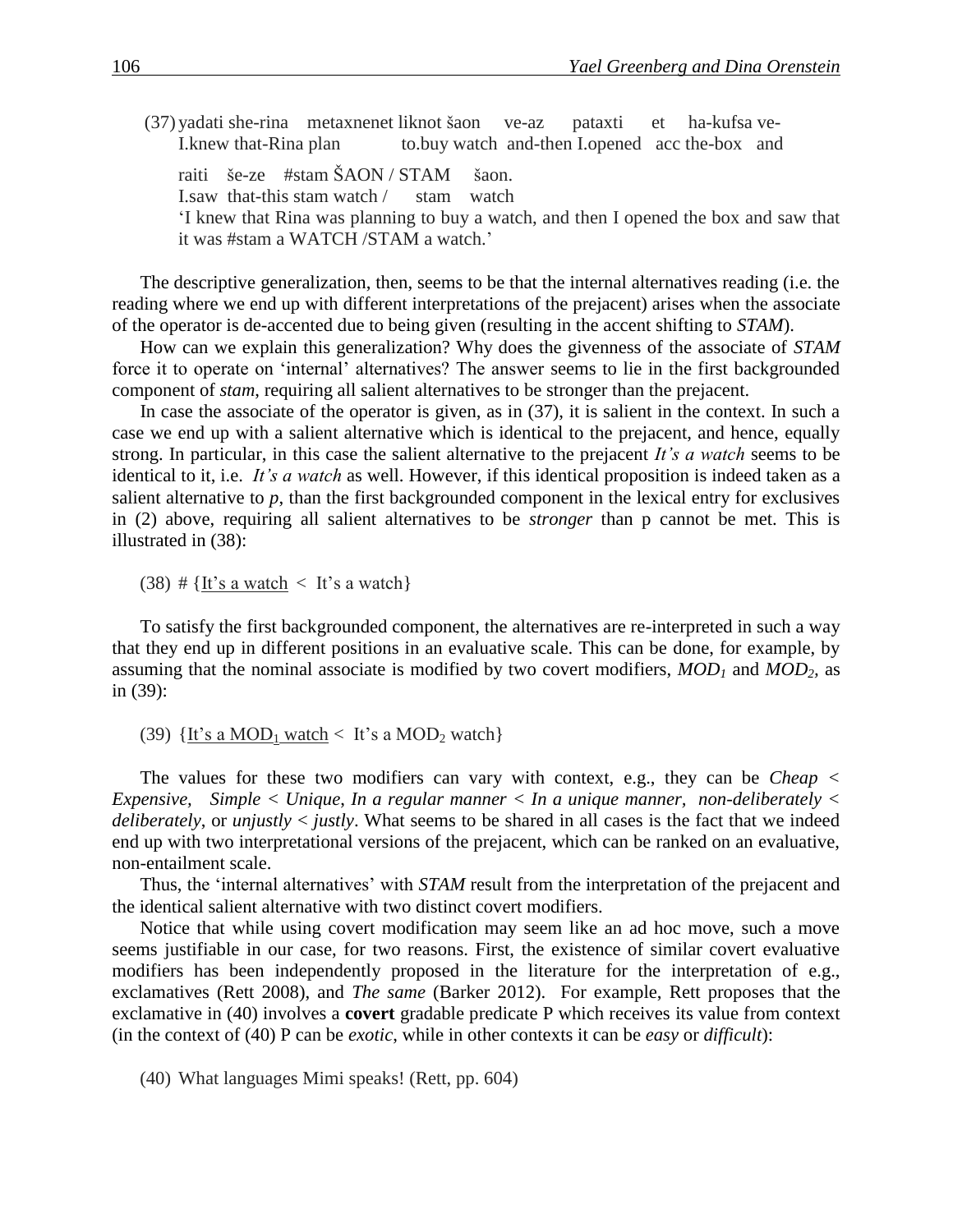Indeed, exclamatives can serve as appropriate salient antecedents to sentences with accented *STAM*:

(41) a. eize oto hu betax kana! What car he surely bought 'What a car he must have bought!' b. at toa, hu kana STAM oto You wrong, he bought stam car 'You are wrong, he bought STAM a car.'

In (41), for example, the noun 'oto' ('car') in A's exclamative utterance seems to be interpreted as modified with adjectives like 'rare', 'unique', 'expensive', etc. Accordingly, in B's utterance we seem to employ a covert 'low' modifier, such as 'simple', 'cheap', etc.

A second kind of motivation for the covert modification proposal with *STAM* comes from cases where the salient antecedent contains an overt modifier, as in (43)-(44):

- (43) le-dani yeš šaon yakar/meyuxad, ve-le-yosi yeš STAM šaon To.Danny there.is watch expensive/special, and-to-yosi there.is stam watch 'Danny has an expensive/special watch, and Yossi has STAM a watch.'
- (44) dani yašav leyad ruti be-kavana, ve-yosi STAM yašav le-yada Danny sat next to ruti in-intention, and-yosi stam sat next to.her 'Danny sat next to Ruti intentionally, and Yossi STAM sat next to her.'

In such a case, we end up again with a salient alternative which is different from the prejacent, and again the strategy of interpreting the two versions of the prejacent differently is being used. Unlike the cases in (37) above, however, in this case we can use the explicit modifier in the proceeding sentence for the interpretation of the stronger alternative, and insert a covert modifier (e.g., *cheap* and *unintentionally* in (43) and (44)) for the prejacent only.

#### 5.2.4 An Alternative Approach: Accented *STAM* as a Modifier

Our analysis of *STAM*, then, assumes that it has the same semantics as its unaccented counterpart, *stam*, and derives the differences between them from the interaction of this semantics with independent information –structural and prosodic considerations (similar to Egg & Zimmermann's analysis of *doch / DOCH*).

But there is a potential alternative hypothesis which we should consider, namely that *stam* and *STAM* do not have the same semantics. Instead, whereas *stam* is indeed an evaluative exclusive, *STAM* is not an exclusive at all, but rather a modifier which roughly assigns its modifyee the property of being 'simple', 'unspecified' or 'not noteworthy'. This alternative proposal is supported by the close paraphrase between sentences with *STAM* and those with the morphologically similar adjective *stami* (The suffix *–i* is a common adjectival suffix), as in (45) an (46) (notice that *stami* is accented as well):

(45) rina rakda be-cura mamas meanyenet. yosi, le-umat zot, rakad be-ofen Rina danced in-form really interesting. Yossi, on the other hand, danced in-manner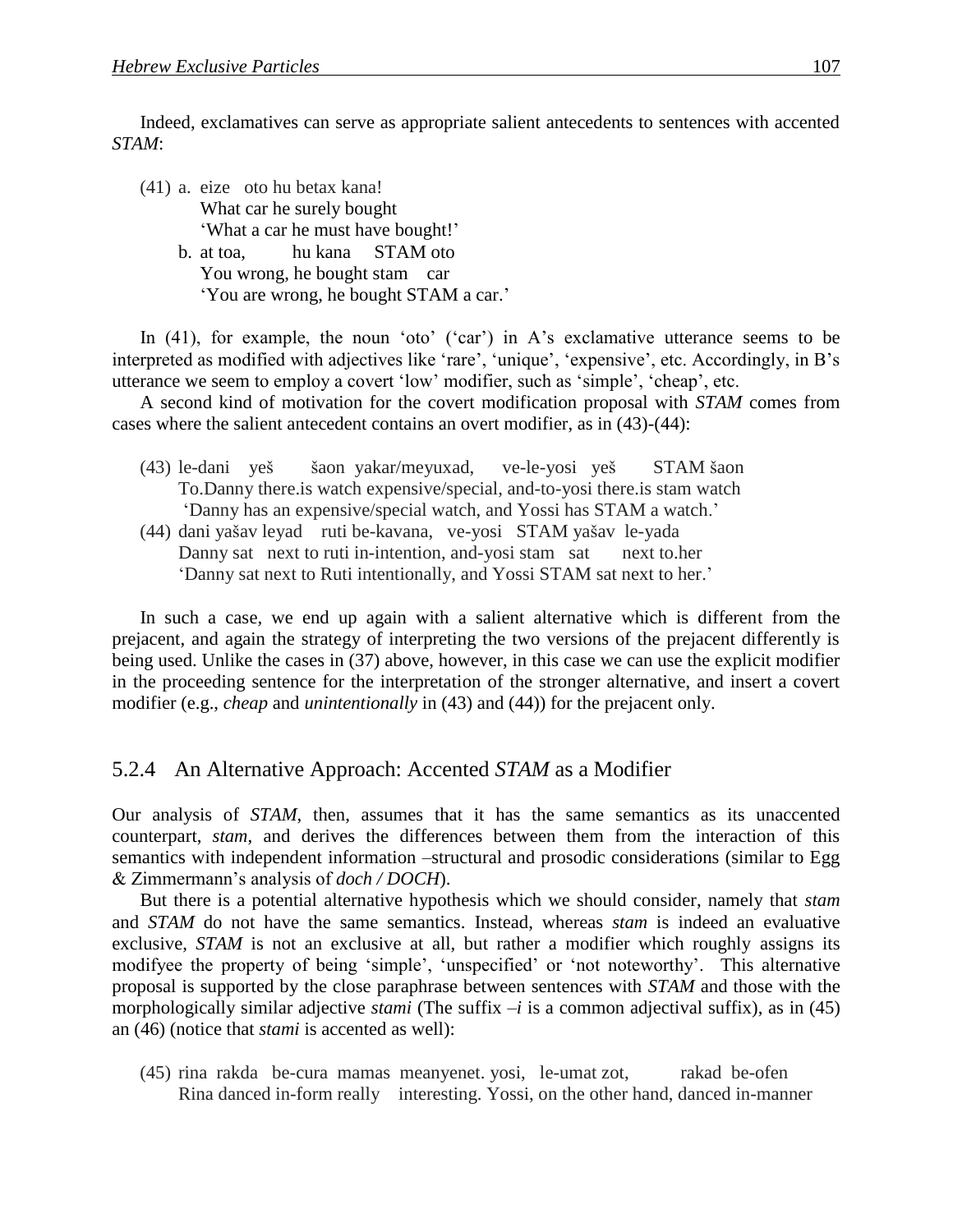#### STAMI / STAM rakad simple/ stam danced 'Rina danced in a really interesting fashion, Yossi, on the other hand, danced in a SIMPLE manner/ STAM danced.'

(46) yosi kana le-rina šaršeret kesef yekara ve-meyuxedet. le-sara hu kana Yossi bought to-Rina necklace silver expensive and-special. to.Sara he bought

šaršeret kesef STAMIT / STAM šaršeret kesef necklace silver simple/ stam necklace silver 'Yossi bought Rina an expensive and special silver necklace. To Sara he bought a SIMPLE silver necklace/ STAM a silver necklace.'

We may try to argue, then, that *STAM* is a modifier with a similar function to *STAMI ('SIMPLE').* Accent on both of these modifiers can then be accounted for by Wagner's (2012) approach to accent shifting within NPs. In particular, Wagner suggests that accent shifts to a modifier of a noun on two conditions (a) when the noun is given (and hence de-accented) and (b) when the modifier has a mutually exclusive alternative in the context (or an accommodated one). Consider the following example from Wagner's paper (2012):

(47) Sally's uncle, who is incredibly rich and produces high-end convertibles, came to her wedding. I wonder what he brought as a present. Guess what: He brought a# BLUE/ CHEAP convertible.

Wagner's intuition is that shifting prominence to the adjective *blue* fails, because it is not mutually exclusive with *high-end*. In contrast, *cheap* is mutually exclusive with *high-end*, so it can get accented.

Considering now (45) and (46), we could assume that *STAM* modifies *danced* and *silver necklace*, respectively: It indicates that Sara's silver necklace is standard, not interesting. In such a case, the accent on *STAM,* similar to that on *STAMI* can be said to result from two factors. First, *danced* and *silver necklace* are given, so they are de-accented. Second, *STAM*, which indicates that its modifier has the property of being unspecified or not noteworthy, has a salient antecedent in the discourse *–special / interesting -* which is mutually exclusive with such modification.

The main advantage of the *STAM*-as-a-modifier hypothesis is its simplicity. Unlike the *STAM-*as-an-exclusive hypothesis, using it there is no need to employ covert modifiers in the semantic representation. *STAM* itself is the modifier. In contrast, the advantage of the *STAM*-asan-exclusive hypothesis is that it enables a unified characterization of *stam* and *STAM*, which captures the intuitive similarity in their interpretational effects (rejecting higher alternatives), and locates the difference between them only in the type of alternatives involved ('external' vs. 'internal').

A closer consideration seems to indicate that the *STAM*-as-a-modifier hypothesis is problematic, and consequently, that the *STAM-*as-an-exclusive hypothesis is the one which should be adopted. In particular, with standard modifiers, accent placement does not change their denotation. E.g., no matter whether *blue* in (48) is accented or not, its meaning does not change. The same holds for the adjective *stami*, as in (49) and (50). In all these cases the effect of accent is purely information –structural (e.g., to indicate givenness, and / or focus):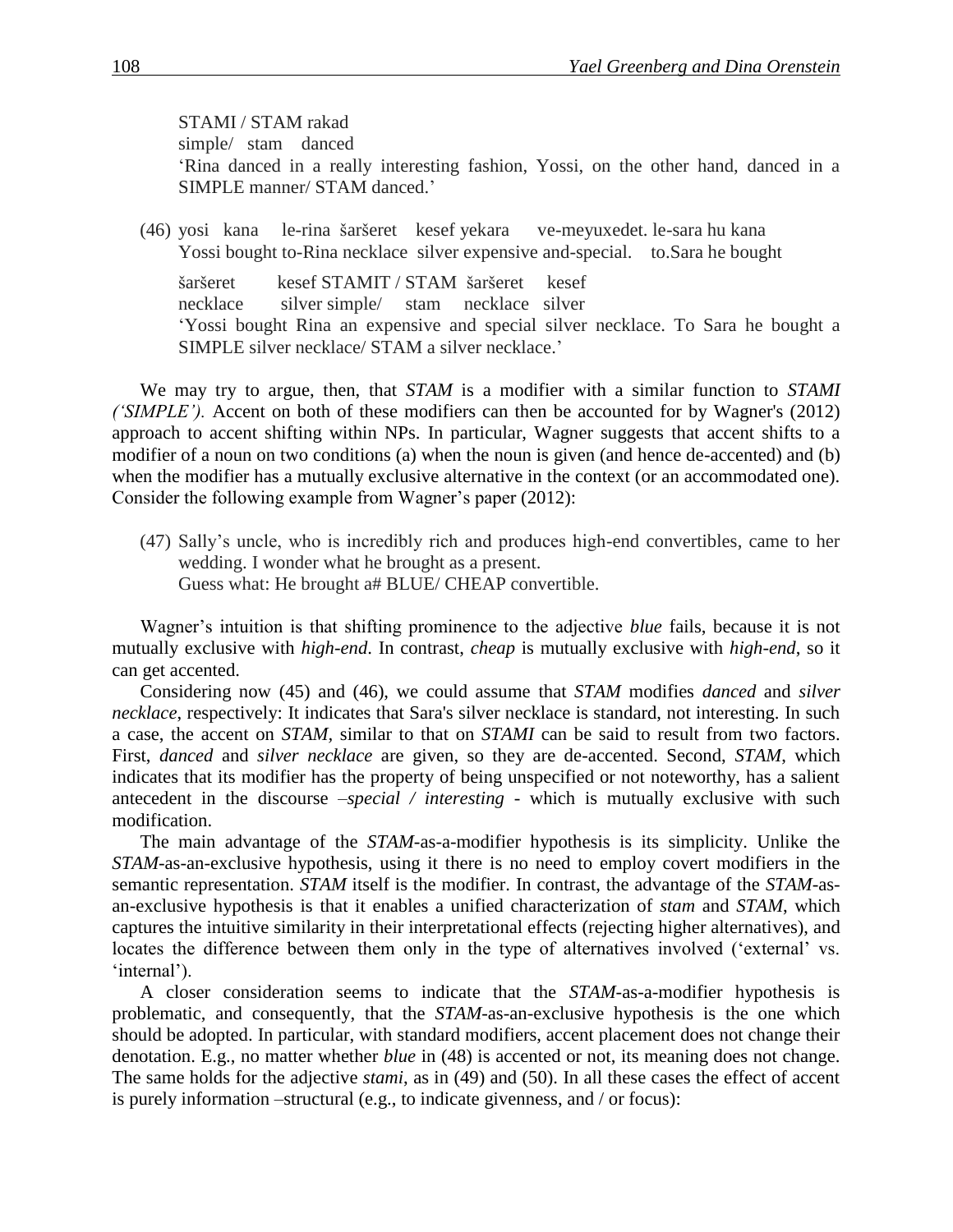- (48) Mary bought a blue PEN / Mary bought a BLUE pen.
- (49) sara kanta ET stami. / Sara kanta et STAMI Sara bought pen simple / Sara bought pen simple 'Sara bought a simple PEN/ Sara bought a SIMPLE pen.'
- (50) dani RAKAD be-ofen stami / dani rakad be-ofen STAMI Danny danced in-manner simple / Danny danced in-manner simple 'Danny DANCED in a simple manner/ Danny danced in a SIMPLE manner.'

In contrast, as already claimed above, *stam* and *STAM* differ in their semantic effect. This is illustrated again in (51)-(52):

- (51) yosi stam RAKAD / yosi STAM rakad. Yosi stam danced / Yosi stam danced 'Yosi stam DANCED/Yossi STAM danced.'
- (52) ze stam ET / ze STAM et This stam pen / this stam pen 'This is stam a PEN/ This is STAM a pen.'

In particular, the presence or absence of accent on *stam*, although affected by *information* – *structural* consideration (namely givenness), correlates with a different *interpretational* effect: With *stam* we get an implication which is absent with *STAM*, namely that *John danced* or *This is a pen* are considered low on an evaluative scale. With *STAM* we get an implication which is absent with *stam*, namely that this pen is a very simple one and that Yossi danced in a simple manner, or with no clear intention. Such interpretational differences are unexpected if *STAM* were a simple modifier (notice that we do not get these interpretational differences with the minimal pairs in (49), with *stami / STAMI*).

We conclude, then, that *STAM* is indeed an exclusive operator, similar to *stam* except that it operates on 'internal' alternatives, as suggested above.<sup>12</sup>

# **6** Summary and Discussion: Operating on 'External' vs. **'Internal' Alternatives**

In this paper we have suggested that the Hebrew exclusives *rak, stam* and *be-sax ha-kol* all have the semantics of scalar exclusive operators, as defined in (2) above. We have further claimed that the various differences between them are derived from the different specification of three

<sup>&</sup>lt;sup>12</sup> In addition, assuming that *STAM* in sentences like (52) is a modifier is also problematic since in Hebrew adjectival modifiers follow their nominal modifyees, and do not proceed them, as seen in (i):

<sup>(</sup>i) *et adom / #adom et Pen red / red pen "Red pen"*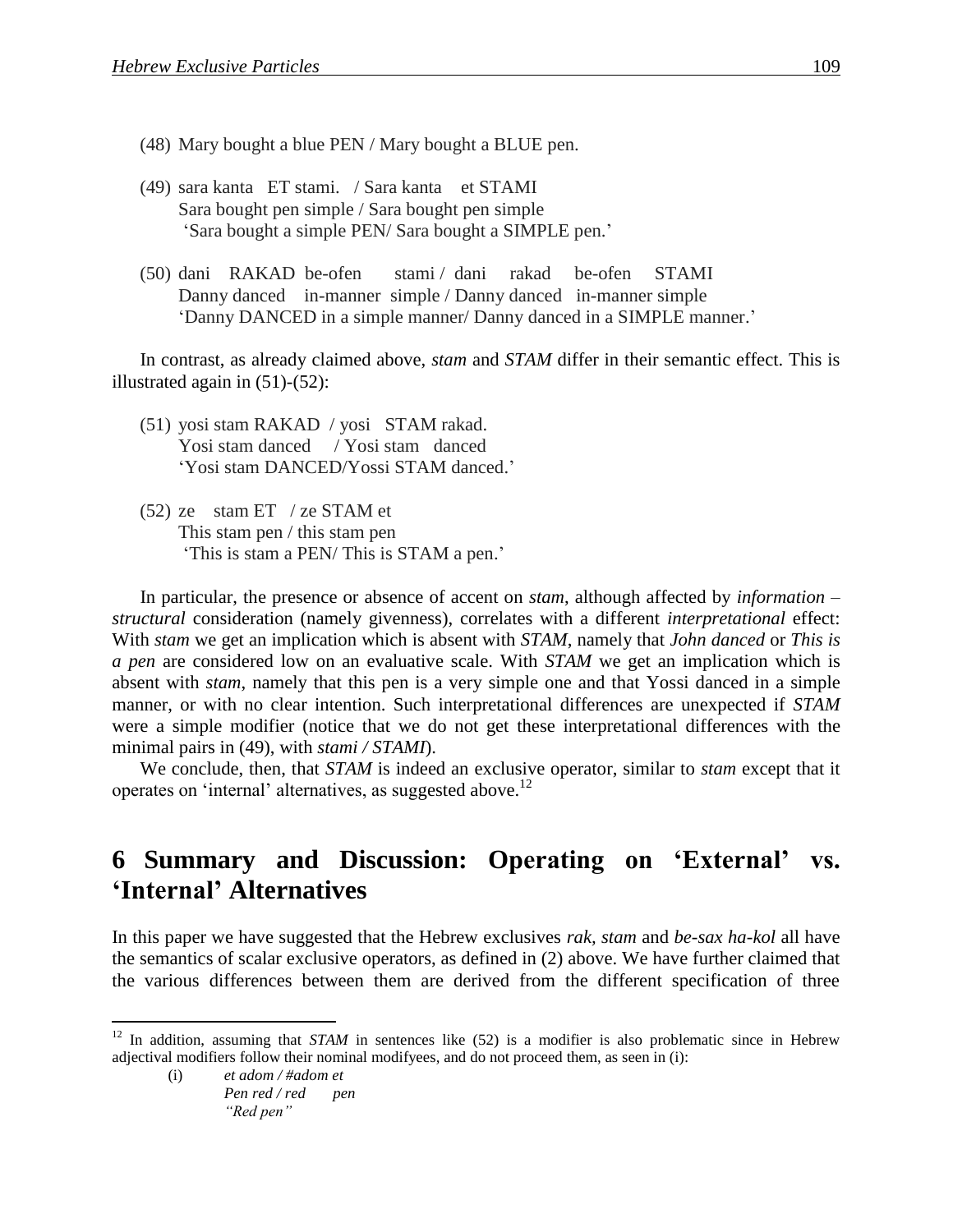parameters (neutral or low): the position of p on the scale, the type of scale (entailment or evaluative-non entailment), and the type of alternatives ('internal' or 'external'). The specification of these three parameters is summarized in the table below:

| The particle  | Position of p on the | <b>Type of scale</b>                                                | <b>Type of alternatives</b>                                     |
|---------------|----------------------|---------------------------------------------------------------------|-----------------------------------------------------------------|
|               | scale                |                                                                     |                                                                 |
| rak           | <b>Neutral</b>       | Entailment<br>Or<br>Evaluative                                      | External only                                                   |
| stam          | Low                  | Evaluative (non-<br>entailment) only                                | -External<br>-Internal (when<br>accented)                       |
| be-sax ha-kol | Tends to be low      | Entailment and<br>evaluative<br>(with preference for<br>evaluative) | -External<br>-Internal (with)<br>degree-based<br>constructions) |

The observations and claims made in this paper leave many empirical and theoretical questions open, which deserve further research. Assuming that the characterization of the three exclusives summarized in this table is along the right track, two natural questions which arise are first, to what extent are the parametric differences in this table found with other exclusive particles in Hebrew and cross linguistically (cf. Coppock & Beaver's work on parametric differences between exclusive particles in English) and second, should these parametric differences be taken as lexical differences between the different particles, or can they be further reduced to other lexical differences, or derived from other independent factors. These two questions seem most relevant when the 'internal / external' alternatives parameter is being considered.

We would like to finish the paper by discussing in more depth the more general implications of the observations and analysis regarding this parameter. In particular, comparing the two particles which can operate on internal alternatives, namely *stam* and *be-sax ha-kol* to each other, and comparing these two particles to *rak,* which cannot operate on such internal alternatives at all, highlights interesting points.

Starting with the similarities between *stam* and *be-sax ha-kol,* with both particles the difference between the adjacent and its alternative(s) lies in covert elements. This is, in fact, exactly what makes the alternatives different from the standard Roothian alternatives, where an overt element is replaced by another element in the alternative. In the case of 'internal' alternatives, i.e. different interpretational versions of the prejacent, the overt material in the prejacent remains intact in the alternative (e.g., in (23), with *be-sax ha-kol* two versions of *The room is clean* are being considered, and in (29), with *STAM* two versions of *This is a watch*). Instead, the difference between the alternatives, in both cases, lies in covert material.

But here we also find a difference between be-sax ha-kol and STAM. With be-sax ha-kol the difference lies in the values assigned to a covert variable which independently exists in the semantic structure, namely the standard variable in the semantics of gradable adjectives. In contrast, with STAM the difference between the prejacent and its alternative lies in the identity of the covert modifier of the original associate of STAM, and the (covert or overt) modifier in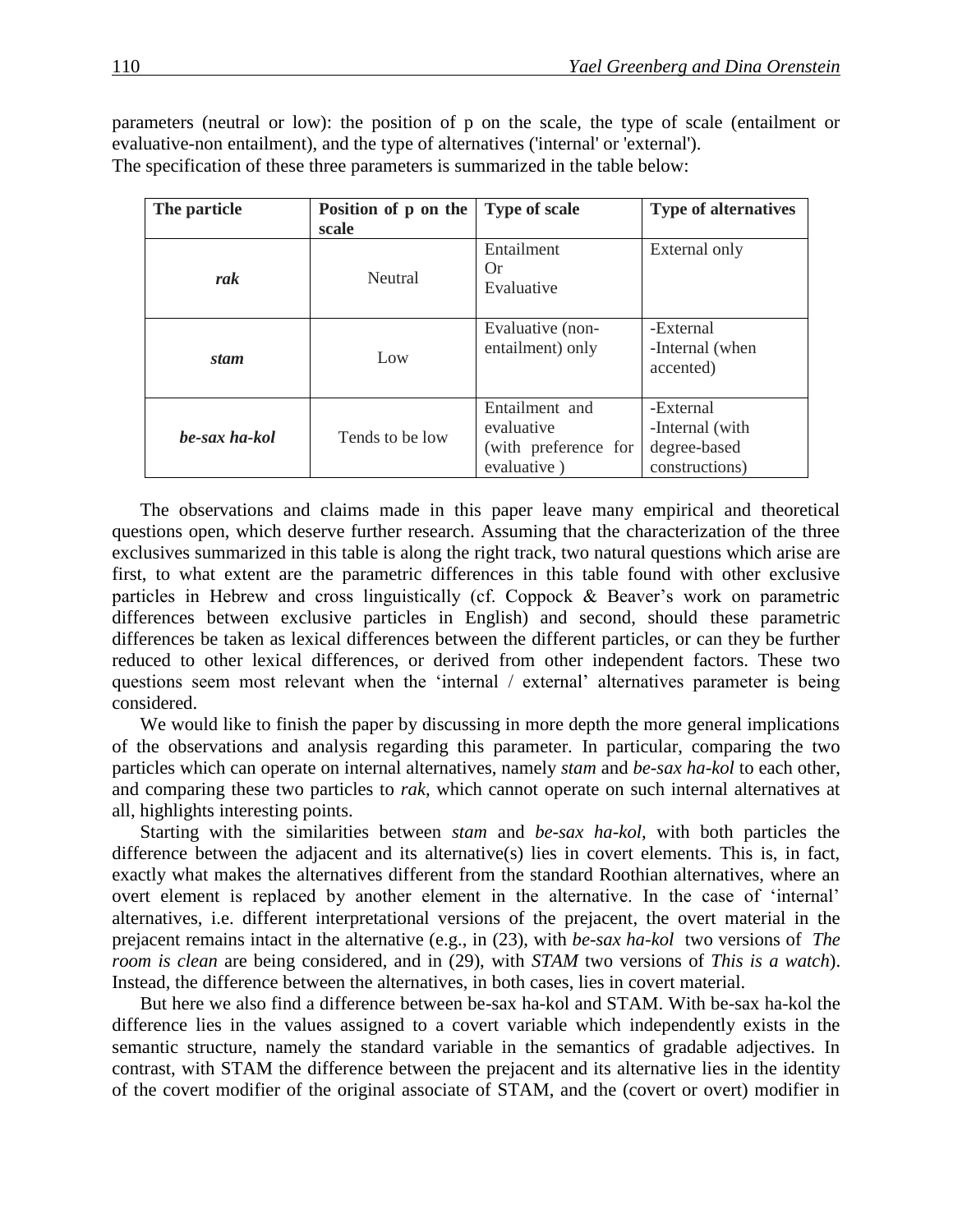the salient alternative. Unlike what happens with be-sax ha-kol, then, in this case we do not exploit an independent covert variable, but need to insert a covert element in order to keep the prejacent lower (on an evaluative scale) than the salient alternative.

Another point of comparison between *be-sax ha-kol* and *STAM* concerns the trigger or source for operating on internal alternatives. In both cases the trigger is the presence of a salient proposition which is originally identical to the (overt material in the) prejacent, and hence apparently as strong as it. Given the first backgrounded component of exclusives, requiring all salient alternatives to be stronger than the prejacent, in both cases we use a repair strategy in which the prejacent is re-interpreted as weaker than that salient alternative (again, by assigning the standard variable a new value, or by inserting a covert 'low' modifier).

Here too we find a difference between the two operators: With *be-sax ha-kol* the salient 'identical' alternative seems to be salient due to the lexical semantics of the adjective that the exclusive particle associates with, namely the Upper-closed scale, which dictates a salient maximal standard of e.g., *cleanness* (in the case of *The room is be-sax ha-kol clean*, in (23) above). In contrast, with *STAM* the salient alternative, identical to the prejacent, is triggered due to givenness of the prejacent. This difference also leads to the prosody difference between sentences with the two particles, namely the accentuation of *STAM,* due to de-accentuation of its associate, and accent shift to it, as opposed to the more standard accentuation pattern with *be-sax ha-kol*

These similarities and difference deserve, of course, a closer examination and raise many questions. One such question is what the real associate of these exclusive particles is when they operate on 'internal alternatives', and what is really in focus. In the standard case, of 'Roothian' alternatives, the focused element, which is the associate of the operator, is the one which is substituted in the set of alternatives. If it is the covert element which is substituted in the case of 'internal alternative', then perhaps this is the one which the operator associates with, and perhaps this is the one which is focused. In particular, perhaps what *be-sax ha-kol* and *STAM* associate with in (23) and (29) is the *standard* variable and the covert 'low' *modifier*, respectively, and not the adjective *clean* and the noun *watch,* which remain constant. We leave the question of whether this is indeed the right direction to take to further research, which among other things should examine more generally the question of whether covert (and other prosodically reduced) elements can be focused, and whether focus sensitive operators can associate with covert elements (see e.g., Earlwine 2014 on association of *even* and *only* with traces).

Another important question concerns the reason for the different triggers and strategies for operating on internal alternatives with *be-sax ha-kol* and *STAM*. Can these differences be derived from other differences between the two exclusive particles, or should they be considered lexical differences.

And, of course, how should we explain and evaluate the fact that unlike both *be-sax ha-kol* and *STAM*, *rak* is not able to operate on internal alternatives at all? For example, as illustrated in (22a) above, and repeated here, *rak* differs from *be-sax ha-kol* in that it cannot get an approximative reading, even when associated with a gradable adjective. Similarly, *rak* differs from *stam* in that it cannot associate with internal alternatives even when it is accented due to the givenness of its associate. This is illustrated in the minimal pairs in (53), with gradable adjectives, and (54), with accented *STAM* and *RAK* due givenness of the associate and accent shift (following an example cited in Kadmon & Sevi 2011):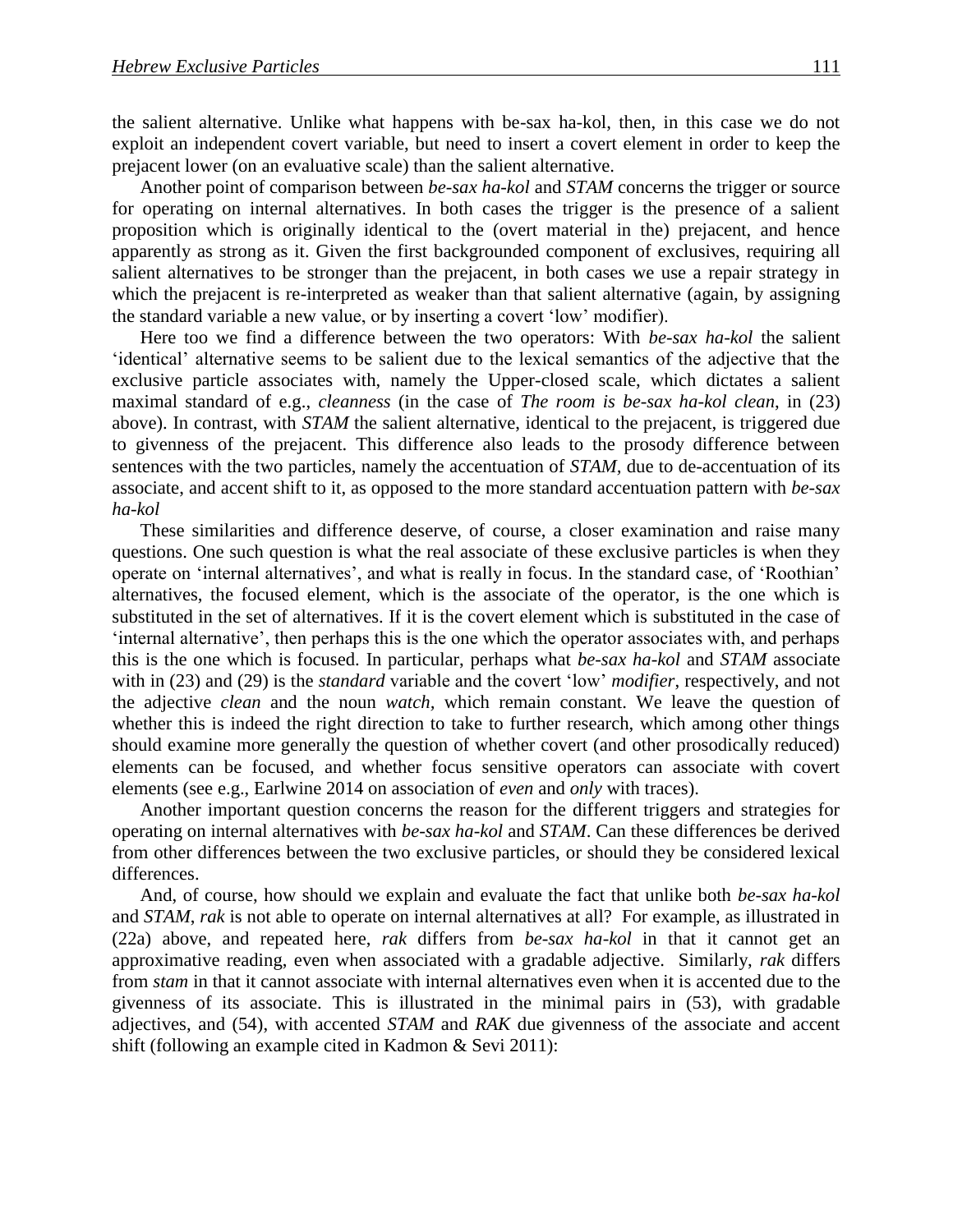(53) a. ha-xeder rak NAKI The-room rak clean 'The room is rak CLEAN.' ( $\approx$  "The room is only clean") b. ha-xeder be-sax ha-kol NAKI the-room be-sax ha-kol clean 'The room is be-sax ha-kol CLEAN.' ( $\approx$  'The room is more or less clean')

(54) a. yadati še-hi roca liknot li šaon. ha-beayya hayta še-ze haya I.knew that-she wants to.buy me watch the-problem was that-this was

RAK šaon

rak watch

'I knew she wanted to buy me a watch. The problem was that it was RAK a watch.'  $(\approx)$ ... the problem was that it was ONLY a watch')

b. yadati še-hi roca liknot li šaon. ha-beayya hayta še-ze haya STAM šaon I.knew that-she want to.buy me watch the-problem was that-this was stam watch 'I knew she wanted to buy me a watch. The problem was that it was STAM a watch.'  $(\approx$  '..the problem was that it was a SIMPLE watch')

Why, then, can *STAM* and *be-sax ha-kol* operate on 'internal' alternatives (despite the different strategies in which this is done), while *rak* cannot? Should this fact be taken indeed as another parametric differences in the characterization of exclusive particles, as suggested above, and be encoded in their lexical entries, or can it be derived from other independent features? Can the difference be reduced to the fact that *stam* and *be-sax ha-kol* can associate with covert elements while *rak* cannot?

To better answer these interesting questions, we should examine more particles and operators which can (and cannot) operate on 'internal alternatives', and for those which can, compare the obligatoriness of such association, the strategies by which such alternatives are constructed, and the triggers for the existence of such alternatives.

For example, in addition to the exclusives examined in this paper, two more such 'internalalternatives' sensitive operators are the approximator *more or less* and the exclusive *just*. *More or less*, as in *The room is more or less CLEAN*, seems to operate on alternatives differing from each other only in the precision standard under which the associate (e.g., *clean*) is interpreted (see Amaral & del Prete (2011), Greenberg (2014)). As observed by D. Beaver (p.c.), and as illustrated in (55), *just* differs from *only*, in that it can operate on such alternatives (yielding a similar effect to the one with *STAM*) in case an explicit Question Under Discussion makes reference to such alternatives. Notice that in such a case it is *DANCED* which is being accented, despite being given:

(55) a. How did Mary dance in the party? b. B: She just / #only DANCED.

Two other candidates for 'Internal-Alternative-Sensitive operators' are the Hebrew unaccented and accented *bixlal / BIXLAL* particles, examined in Greenberg & Khrizman (2011) and Greenberg (2014), and the German unaccented and accented *doch / DOCH,* examined in Egg & Zimmermann (2011). Finally, Ramchand's (2012) analysis of epistemic and circumstantial necessity modals seems to independently suggest the existence of what we call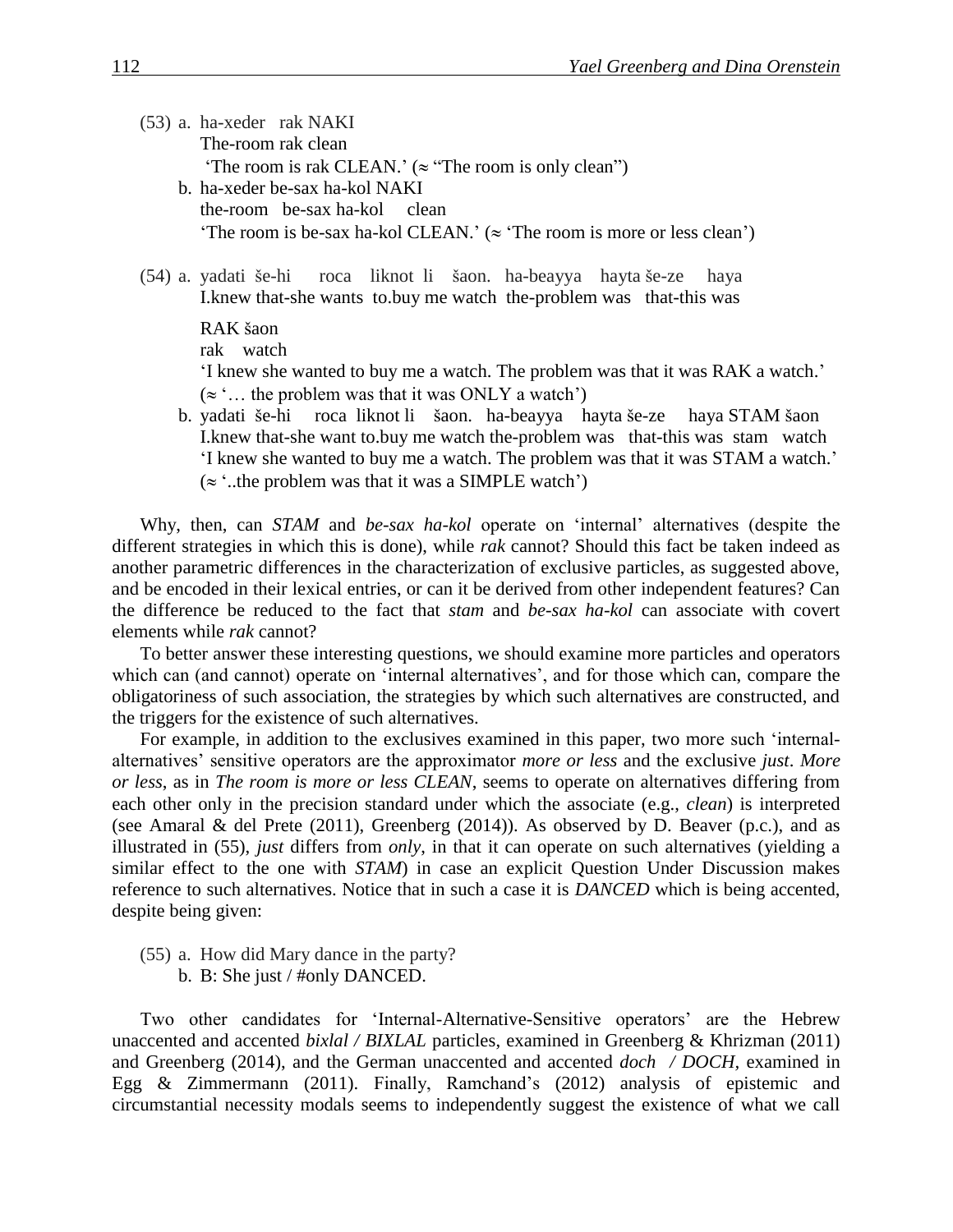'internal' alternatives as well, though not in direct relation to focus sensitivity. In particular, Ramachand makes the accessibility relation sensitive to alternatives which vary from each other in the value assigned to the situation variable. She writes that "a modal element combines with a description of situations and quantifies over a set of alternatives constructed from that situation. I mean 'alternatives' in a generalized Roothian sense (Rooth 1985, 1992), whereby the alternatives to the topic situation are constructed by **keeping the specified elements fixed and filling in the possible values of elements whose values have been left unspecified**" (p. 16-17, our emphasis).

We believe, then, that the typological and parametric differences between various particles and constructions which can, must or cannot operate on 'internal alternatives', and the various strategies being used by such particles, should be examined in more depth. Such an examination can contribute to our understanding of important questions in the study of focus, and more generally - alternative sensitivity, and information / discourse structure.

## **References**

- [Amaral,](http://philpapers.org/s/Patr%C3%ADcia%20Amaral) P., and [Del Prete,](http://philpapers.org/s/Fabio%20Del%20Prete) F.2011. Approximating the limit: The interaction between quasi 'almost' and some temporal connectives in Italian. *Linguistics and Philosophy,* 33:51–115.
- Barker, Chris. 2012. The same people ordered the same dishes. *UCLA Working Papers in Linguistics*, *Theories of Everything,* Volume 17, Article 2:7–14
- Beaver, David, and Brady Z. Clark. 2008. *Sense and sensitivity: How focus determines meaning (Explorations in semantics).* Oxford: Blackwell.
- Coppock, Elizabeth, and David Beaver. (in press). Principles of the Exclusive Muddle. *Journal of Semantics.*
- Earlwine, Michael Yoshitaka. 2014. Explaining leftward focus association with even but not only. *Proceedings of SuB 19*.
- Egg, Markus and Malte Zimmermann . 2011.*'Stressed Out! Accented Discourse Particles – the Case of 'Doch*'. A talk given in S&B 16, Utrecht.
- Fox, Danny and Roni Katzir. 2011. On the characterization of alternatives. *Natural Language Semantics* 19:87–107.
- Greenberg, Yael. 2014. External and internal alternative-sensitive operators. A paper presented at "Focus sensitive expressions from a cross linguistic perspective workshop", Bar Ilan University.
- Greenberg, Yael, and Keren Khrizman. 2011. *The Hebrew bixlal: A General Strengthening Operator*. A paper presented at IATL 27.
- Kadmon, Nirit, and Aldo Sevi. 2011. Without focus. In *The Baltic International Yearbook of Cognition, Logic and Communication, Vol. 6, Formal Semantics and Pragmatics: Discourse, Context, and Models*.
- Katzir, Roni. 2013. On the roles of markedness and contradiction in the use of alternatives. To appear in *Semantics, Pragmatics, and the Case of Scalar implicatures*, ed. Salvatore Pistoia Reda. Palgrave.
- Kennedy, Christopher. 2007. Vagueness and grammar: The semantics of relative and absolute gradable adjectives. *Linguistics and Philosophy*, 30:1–45.
- Kennedy, Christopher, and Louise McNally. 2005. Scale structure, degree modification, and the semantics of gradable predicates. *Language* 81:345–381.